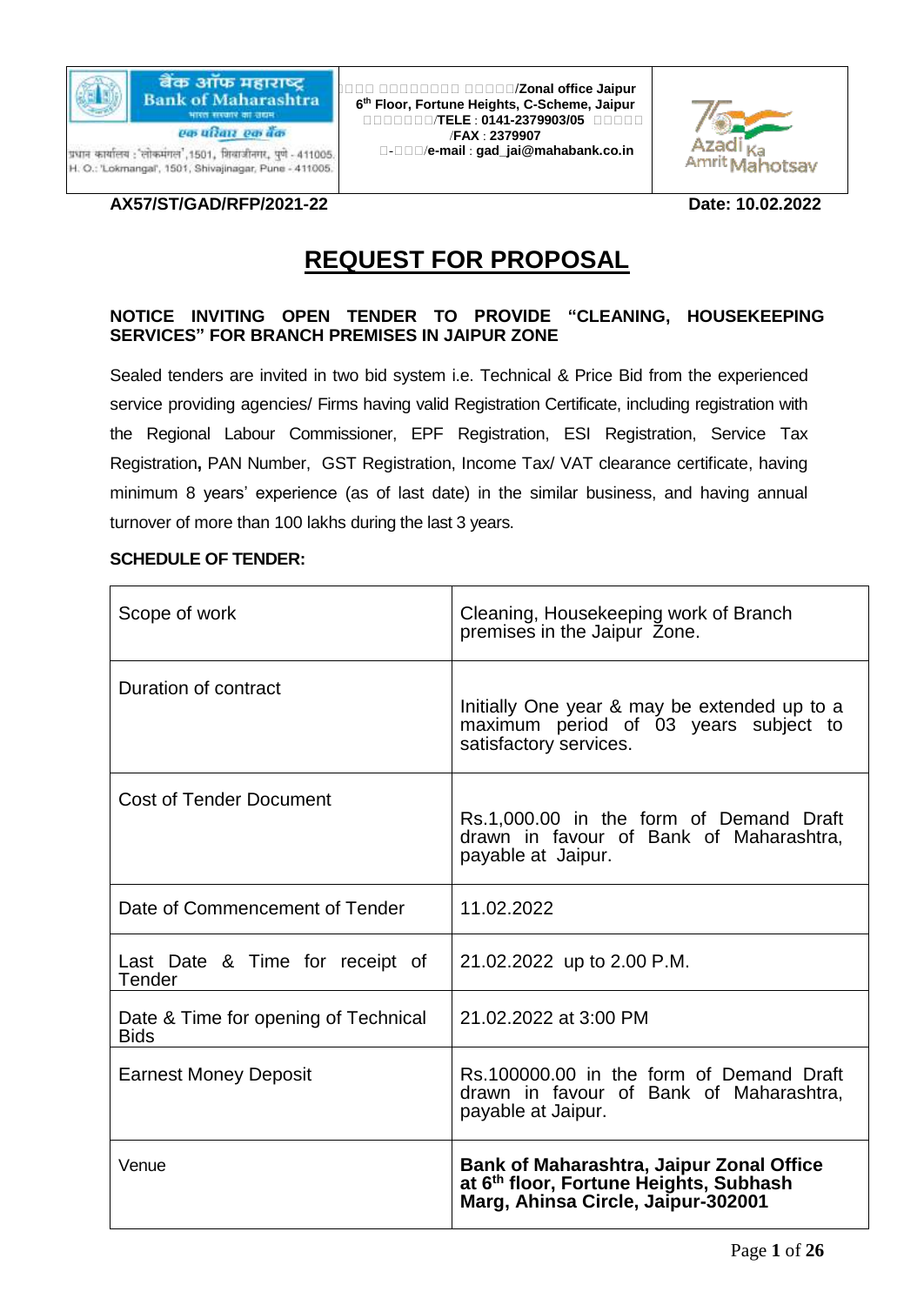- 1. The tender forms can be downloaded from bank's website [www.bankofmaharashtra.in](http://www.bankofmaharashtra.in/) under tender column. If downloaded from banks website DD of Rs. 1000/- along with application should be submitted as application fee.
- 2. The tenders should be submitted in three sealed covers.

| Sr. No.        | <b>List of Documents</b>                                                                                                                            |  |  |
|----------------|-----------------------------------------------------------------------------------------------------------------------------------------------------|--|--|
|                | Checklist of documents submitted (Form A)                                                                                                           |  |  |
| $\overline{2}$ | The Performa as per Form B.                                                                                                                         |  |  |
| 3              | Agency profile including previous experience of similar work in<br>Government /Semi Government/PSU/autonomous<br>agencies<br>/Reputed Institutions. |  |  |
| 4              | Acceptance of terms and conditions there under (Form C).                                                                                            |  |  |
| 5              | All other required documents                                                                                                                        |  |  |

(a)The first sealed cover super scribed as "**Technical Bid**" should contain-

- (b)The second sealed envelope super scribed as "**Price Bid**" should contain only rates which are to be quoted on monthly basis (Form D).
- (c) The third envelope super scribed as "**EMD and Cost of Tender document**" should contain Demand Draft for Earnest Money Deposit and Demand Draft towards the cost of Tender documents.
- (d)Total three will be 03 separate envelopes. All the above 3 envelopes shall be placed in a common sealed cover super scribed as "**Tender for Cleaning and Housekeeping work**" and to be submitted at the above said address only.
- 3. Tenders received after, the due date and time prescribed will be summarily rejected. Incomplete and conditional tenders shall not be accepted.
- 4. The Technical Evaluation Committee will assess the ability of the agencies to render the requisite services based on its past record, profile and on such other criteria as it may fix and only those found fit will be eligible for financial bid opening.
- 5. The bidders may assess about the nature and quantum of work before quoting their rate.
- 6. Bank reserves the right to accept / reject any OR all, in full or part thereof, without assigning any reason.
- 7. EMD of unsuccessful bidders will be refunded within 90 days of opening of Price Bid & without any interest.

### **Yours faithfully,**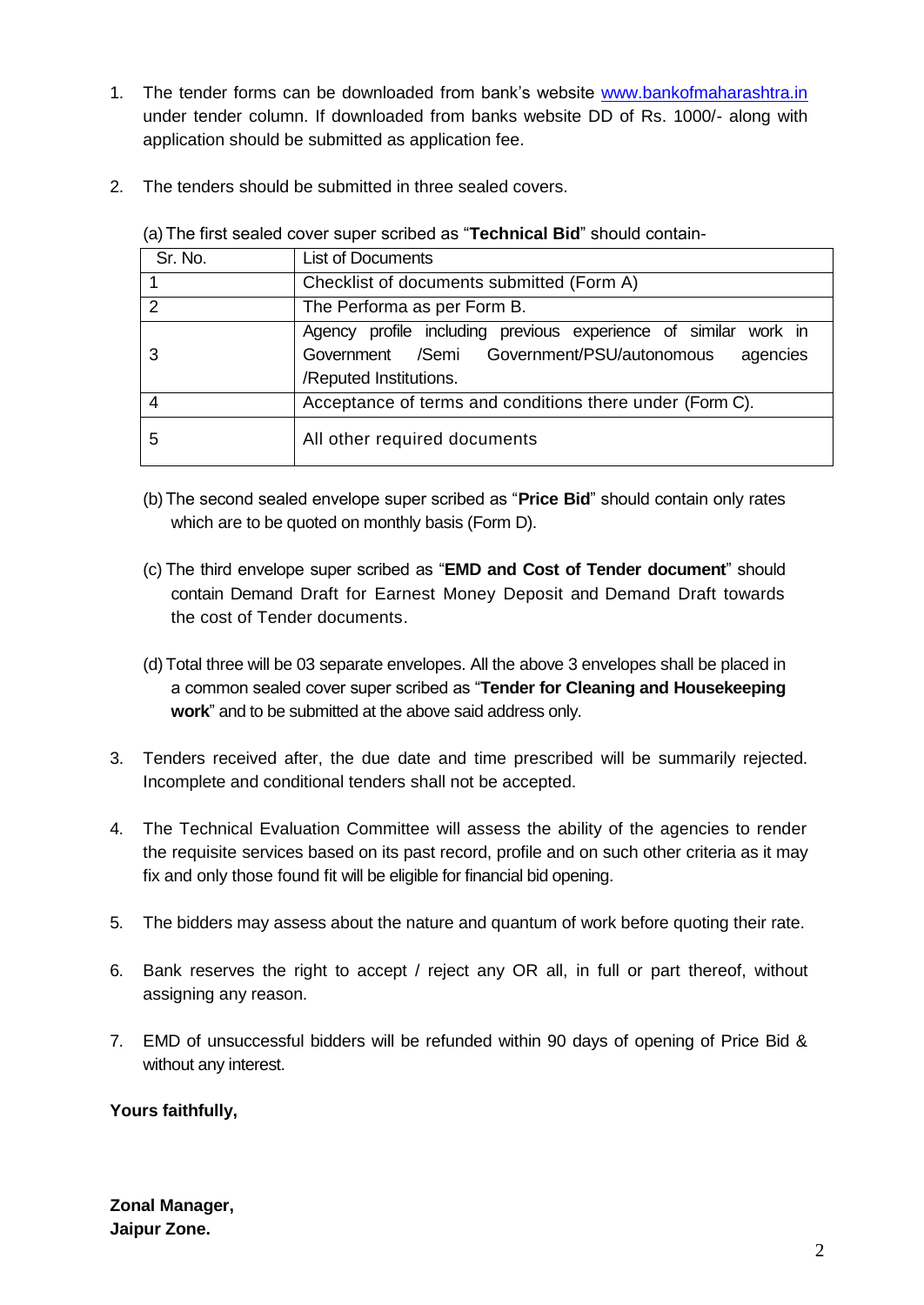#### **GENERAL TERMS AND CONDITIONS**

1. **Parties:** The parties to the Contract are the contractor (the tenderer to whom the work has been awarded) and the Bank of Maharashtra.

**Addresses:** For all purposes of the contract including arbitration if any there under, the address of the contractor mentioned in the tender shall be final unless the contractor notifies a change of address by a separate letter sent by registered post with acknowledgement due to the **Bank of Maharashtra, Jaipur Zonal Office at 6th floor, Fortune Heights, Subhash Marg, Ahinsa Circle, Jaipur-302001** 2. **.** The contractor shall be solely responsible for the consequences of any

omission or error to notify change of address in the aforesaid manner.

### 3. **Earnest Money:**

- (a) Earnest Money of Rs.1,00,000/- (Rupees One Lakh only) in the form of Demand Draft drawn in favour of Bank of Maharashtra, payable at Jaipur should be submitted along with the Technical Bid of their tenders.
- (b) Tenderer shall not be permitted to withdraw his offer or modify the terms and conditions thereof. In case the tenderer fails to observe and comply with the stipulations made herein or backs out after quoting the rates the aforesaid amount of earnest money will be forfeited.
- (c) The tenders without Earnest Money Deposit will be summarily rejected. In the case of successful tenderer the EMD shall be forfeited if the tenderer fails to pay the security deposit in time.
- (d) EMD of unsuccessful bidders will be refunded within 90 days after finalization of Tender without any interest.

### 4. **Preparation and Submission of Tender:**

- (a)The tender should be submitted in two parts namely Technical Bid and Commercial bid. The technical bid as per "Form B" and Earnest Money Deposit should be enclosed in a separate cover and sealed properly. The cover should be super scribed as **Technical bid.**
- (b)The Price Bid as per "Form D" should be enclosed in a separate sealed cover. This Cover should be super scribed as **Price bid.**
- (c)The third envelope super scribed as "EMD and Cost of Tender document" should contain Demand Draft for Earnest Money Deposit and Demand Draft towards the cost of Tender document.
- (d)Total there will be 03 separate envelopes. All the above 3 envelopes shall be placed in a common sealed cover super scribed as "Tender for Cleaning and Housekeeping work "and to be submitted at the above said address only.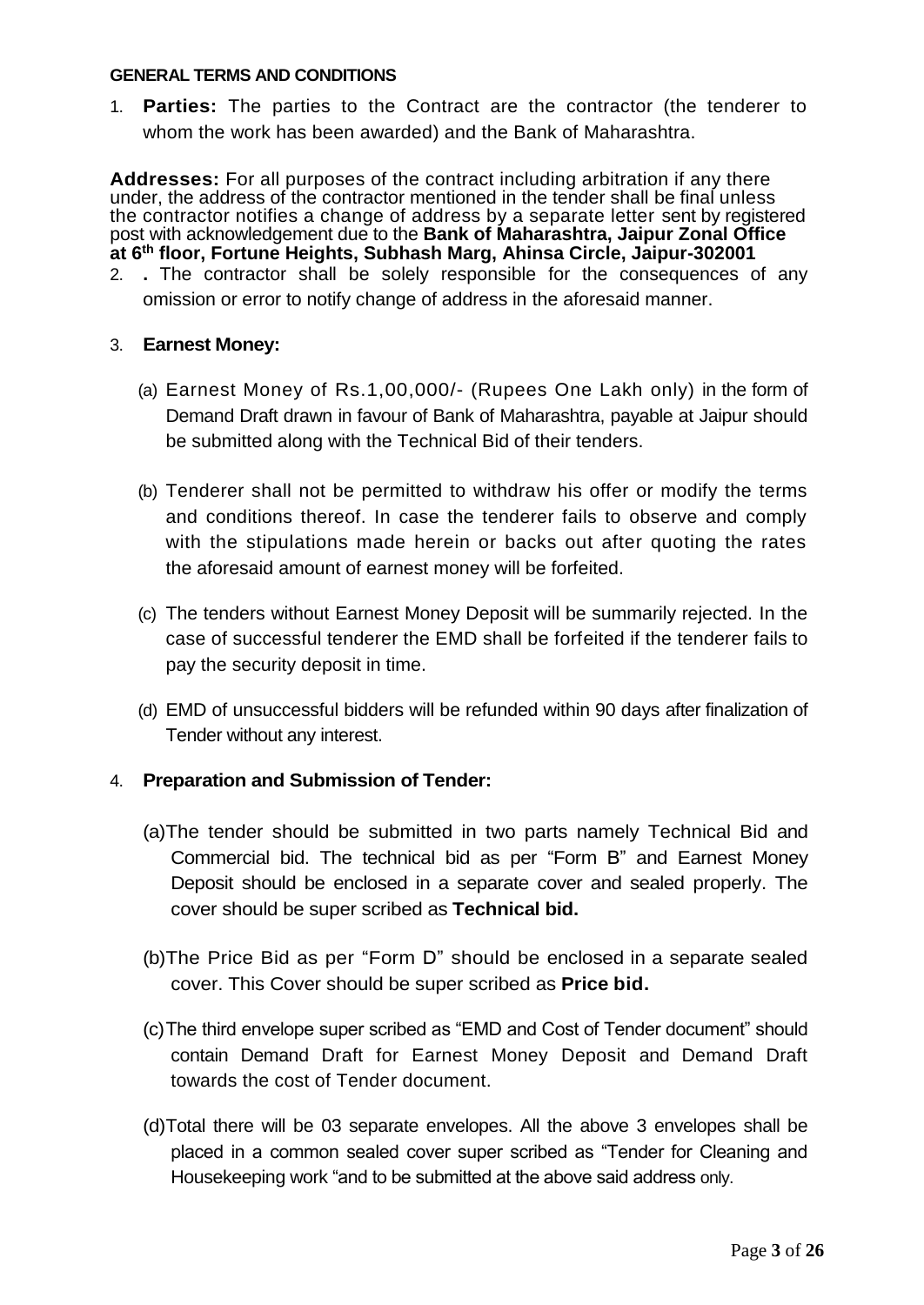- (e)The Price Bids of the tenderers who are found technically qualified will only be opened on a specific date and same will be conveyed to pre-qualified bidders separately. Tenderer may attend the meeting of the opening process of Technical & Price Bids
- (f) A detailed breakup of rate as on date under "**Minimum Wages Act"** as notified by office of the Regional Labor Commissioner (Central) should be quoted. The rates quoted shall be firm and final. During the period of contract the rates will be regulated as per the minimum wages notified by the Government of India from time to time**.**
- (g)Taxes, if any, to be paid need to be duly indicated in the bid otherwise no Extra payment would be made for this purpose.
- (h)Terms of payment as stated in the Tender Document shall be final.
- (i) At the time of payment of bills, income tax, if any, shall be deducted at source as per Government rules and guidelines as may be prevailing at the time of payment.

# 5. **Signing of Tender:**

Individual signing the tender or other documents connected with contract must specify whether he signs as:-

- (a) A "sole proprietor'" of the concern or constituted attorney of such sole proprietor.
- (b) A partner of the firm, if it be a partnership firm, in which case he must have authority to execute contracts on behalf of the firm and to refer to arbitration disputes concerning the business of the partnership either by virtue of the partnership agreement or by a power of attorney duly executed by the partners of the firm.
- (c) Director or a principal officer duly authorized by the Board or Directors of the Company, if it is a company.
- (d) A person signing the tender form or any document forming part of the tender on behalf of another person should have an authority to bid on behalf of such other person and if, on enquiry, it appears that the person so signing had no authority to do so, the Bank may without prejudice cancel the contract and hold the signatory liable for all costs, consequences and damages under the civil and criminal remedies available.
- (e) The tenderer should sign and also affix his/ his firm's stamp at each page of the tender and all its enclosures.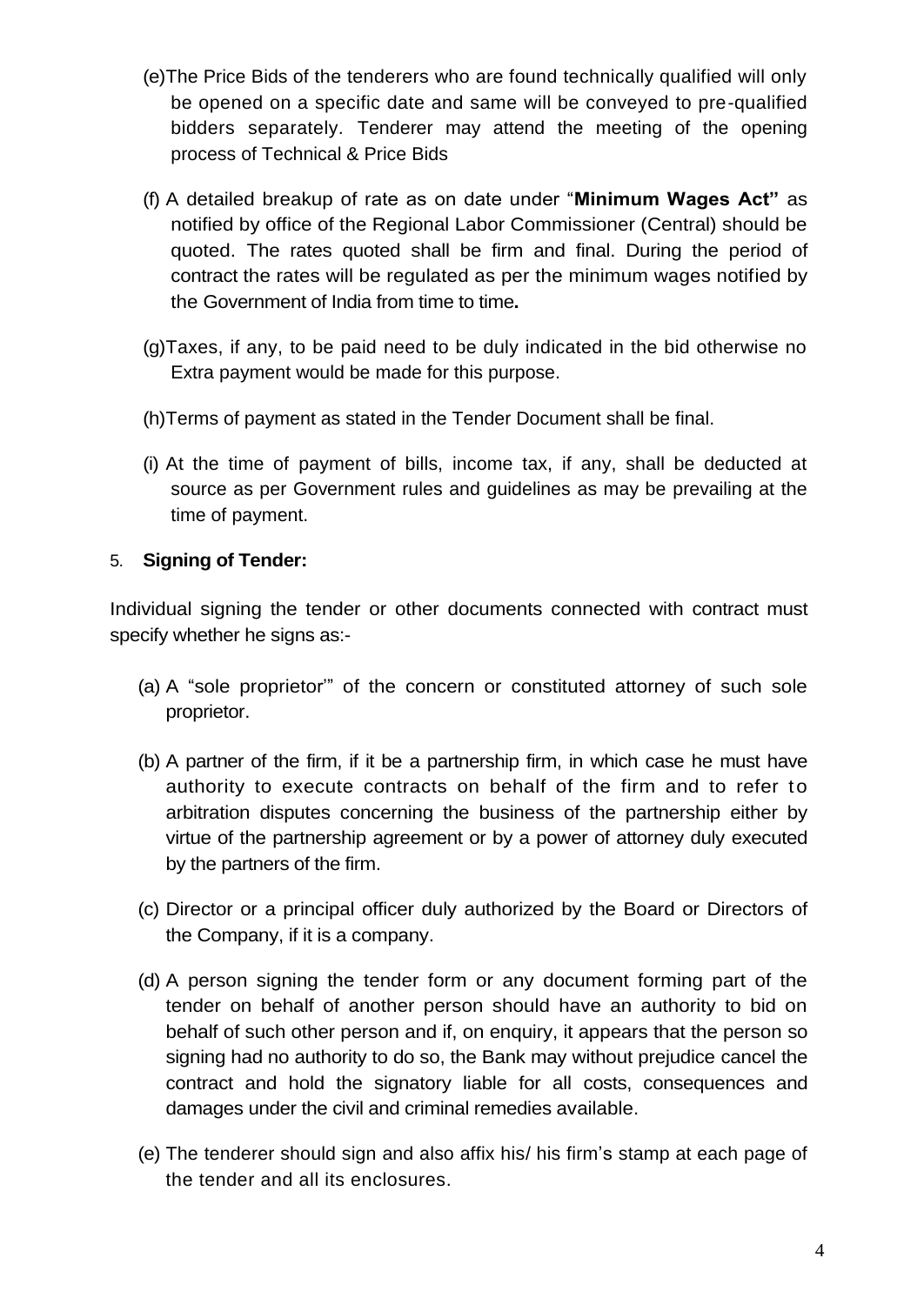# 6. **Validity of the Bid:**

The bid shall be valid for a period of 180 days from the date of opening of the price bid. This has to be so specified by the tenderer in the Price bid.

# 7. **Opening of Tender:**

The tenderer is at liberty either to be present himself or authorize not more than one representative to be present at the time of opening of the tender. The representative attending the opening of the tender on behalf of the tenderer should bring with him a letter of authority from the tenderer and his/her proof of identification on the date and time indicated in the "Schedule of tender. No separate call letter for this shall be issued.

# 8. **Criterion for Evaluation of the Tender:**

The evaluation of each tender will be made first on the basis of technical information furnished and then on the basis of commercial information furnished.

# 9. **Right of Acceptance:**

Bank reserves all rights to reject any or all tenders, including those tenders who fail to comply with the instructions, without assigning any reason whatsoever and does not bind itself to accept the lowest or any specific tender. The decision of the Bank in this regard is final and binding.

### 10. **Communication of Acceptance:**

Successful tenderer will be informed of the acceptance of his tender. Necessary instructions regarding the exact amount of security deposit and the time provided for making the Security Deposit will be communicated.

# 11. **Time Schedule for Commencement of Work:**

The work must be commenced within a period of 15 days from the date of award of work.

# 12. **Period of Contract:**

The contract will be initially for a period of one year from the date of commencement of the work. The contract period can be extended further for a maximum period of three years subject to satisfactory services.

### 13. **Performance Security Deposit:**

The successful tender will have to deposit security deposit equal to 10% of the total yearly value of the approved rate within 15 days from the date of acceptance of the tender. The EMD amount will be adjusted in the 10% of performance Security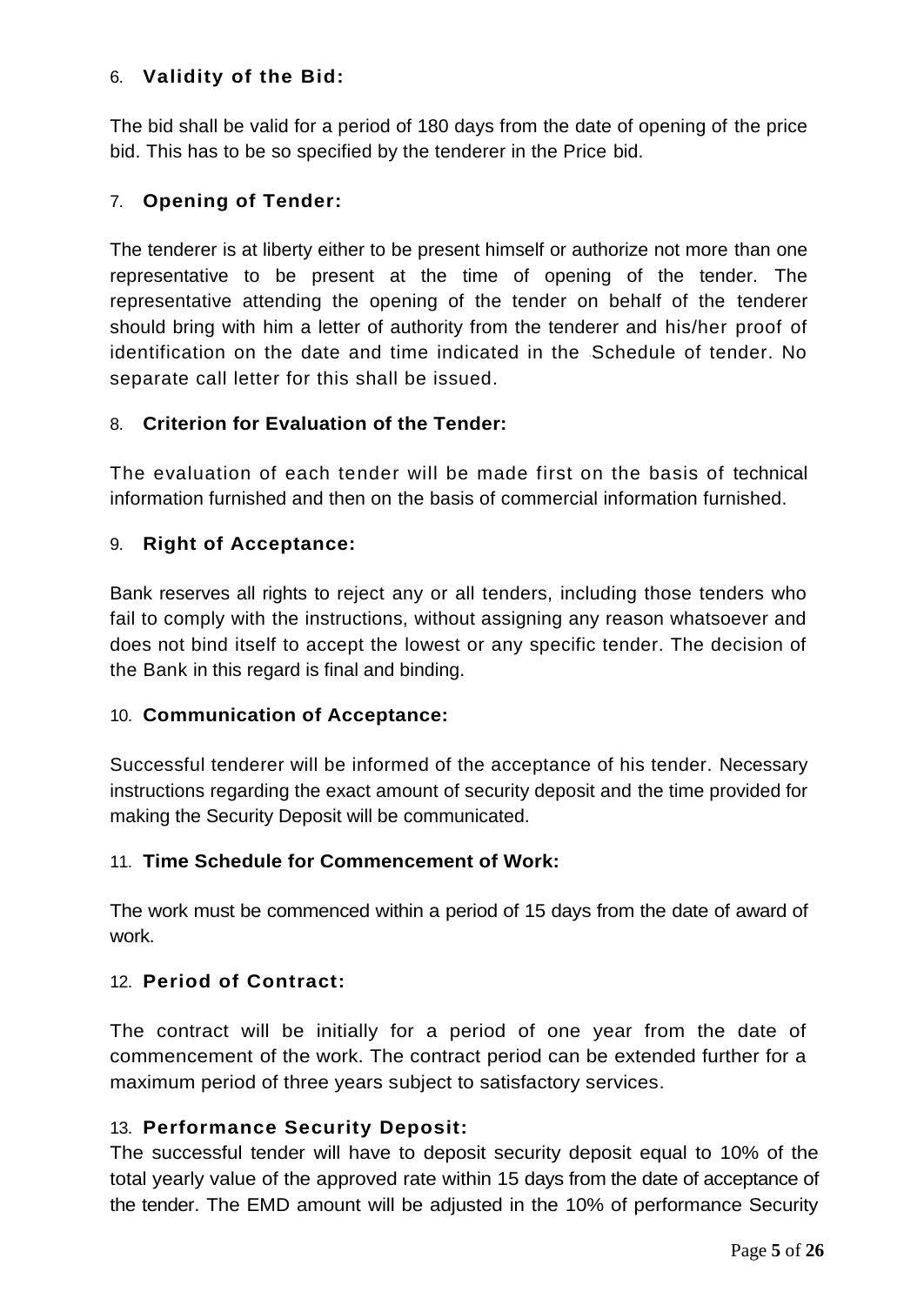Deposit. Successful bidder has to submit the balance amount in form of Demand Draft/ Bank Guarantee

The Performance Security Deposit can be forfeited in the event of any breach or negligence or nonobservance of any condition of contract or for unsatisfactory performance or for non-commencement of the work .On expiry of the contract, such portion of the said security deposit as may be considered by the Bank to cover any incorrect or excess payments made on the bills to the firm will be adjusted and remaining amount will be paid.

# 14. **Penalty:**

In the event of the successful Tenderer failing to observe any of the conditions of the work as set out herein or execute the work in good and workmen like manner and to the satisfaction of the Bank, the Bank reserves the right to recover all the amounts of compensation on account of loss to the Bank's property or penalty imposed on the Contractor on account of any lapse noticed, from the amount of security deposit of the Contractor. Decision of the Bank about the quantum of loss, compensation and/ or penalty imposed on the Contractor shall be final.

If arrangement for housekeeping are not made on any day, a proportionate deduction will be made from the monthly bill.

# 15. **Natural Calamity, Strike etc.:**

In case, of strike, combination of workmen or natural calamity of any kind, fire accidents, or circumstances beyond the control of the firm causing stoppage of his work, without penalty, Bank shall have the absolute right during such stoppage to get the work done from elsewhere.

# 16. **Insolvency:**

In the event of the firm being adjudged insolvent or having a receiver appointed for it by a court or any other order under the Insolvency Act made against them or in the case of a company the passing any resolution or making of any order for winding up, whether voluntary or otherwise, or in the event of the firm failing to comply with any of the conditions herein specified, the Bank shall have the power to terminate the contract without prior notice. Penalties for non-fulfillment of the contract will be recovered from the security deposit in such case.

# 17. **Breach of Terms and Conditions:**

In case of breach of any of the terms and conditions mentioned in this contract, the Bank will have the right to cancel the work order without assigning any reason therefore and nothing will be payable by Bank in that event and the security deposit shall also stand forfeited and the contractors shall not have right to raise any objections thereafter.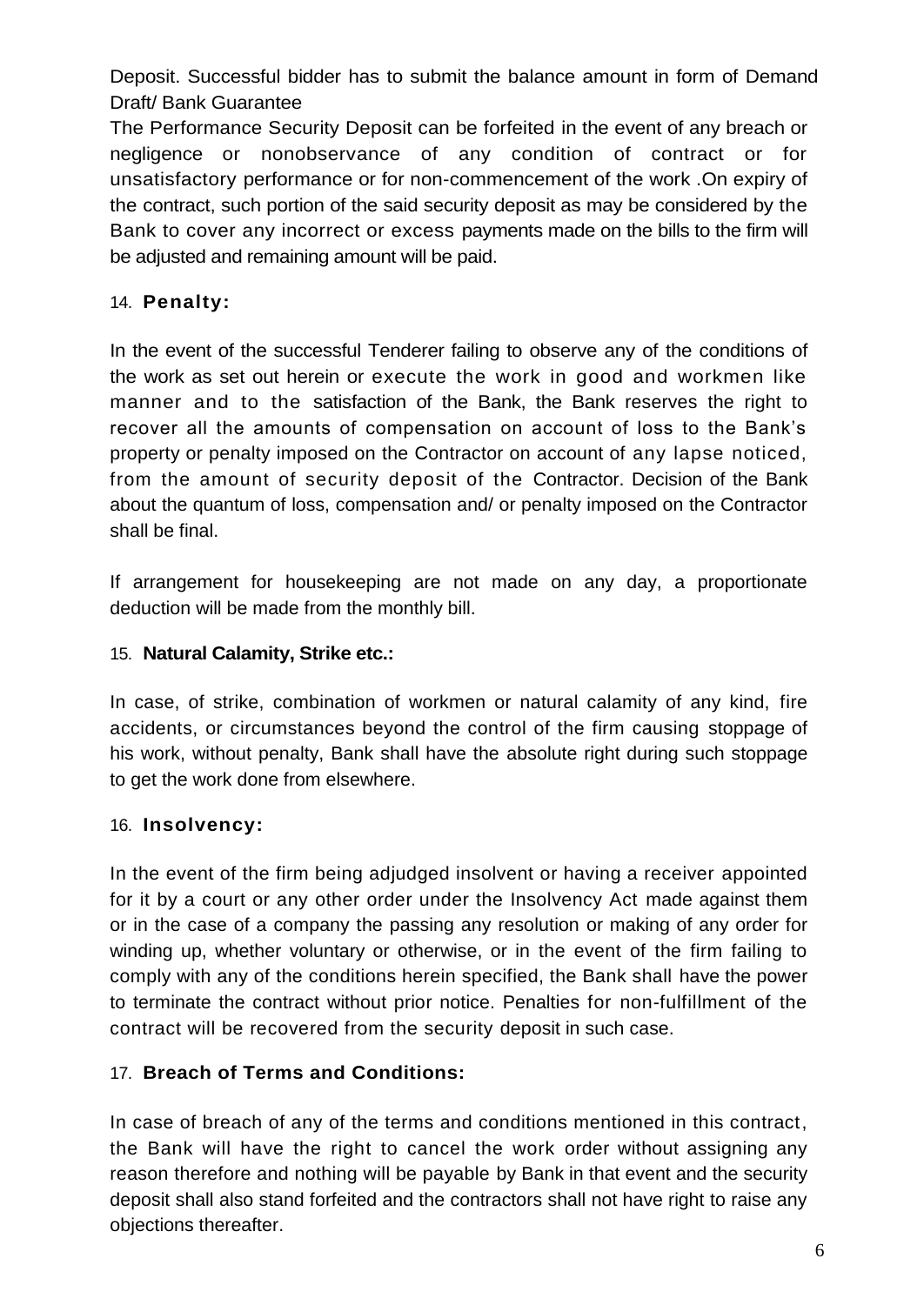# 18. **Subletting of Work:**

The firm shall not assign or sublet the work or any part of it to any other person or party.

### 19. **Precautionary Measures:**

The contractor shall take all reasonable steps for maintaining the quality while discharging the services of the contract.

# 20. **Terms of Payment:**

- (a) No payment shall be made in advance nor shall any loan from any bank or financial institution be recommended on the basis of the order of award of work.
- (b) Payment shall be made on monthly basis on account of services provided during previous month .Necessary deductions towards income tax /other applicable taxes and surcharge shall be made from the bills at the time of payment as per the rules in existence at that time.
- (c) All payments shall be made by Account Payee cheques or direct credit to account only.
- (d) The Bank shall be at liberty to withhold any of the payments in full or in part subject to recovery of penalties mentioned in preceding paras.
- (e) The term "payment" mentioned in this para includes all types of payment due to the contractor arising on account of this contract excluding Earnest Money and Security Deposit governed by the separate clauses of the contract.
- 21. The contract shall be terminated at any time during the period of contract without assigning any reason after serving a notice of 30 days.
- 22. The Bank reserves the right not to accept the lowest or reject any or all the Tenders without assigning any reason at any stage. On all the matters relating to this tender the decision of the Bank will be final and binding and the same cannot be referred to the court of law.
- 23. The successful tenderer should execute an agreement on a stamped paper of appropriate value, copy of which is enclosed.
- 24. The Bank shall not be responsible for any loss or damage incurred to the Contractor as a result of the termination of the contract. The Bank shall be free to take due action for the appointment of a new contractor including the period under notice and thereafter.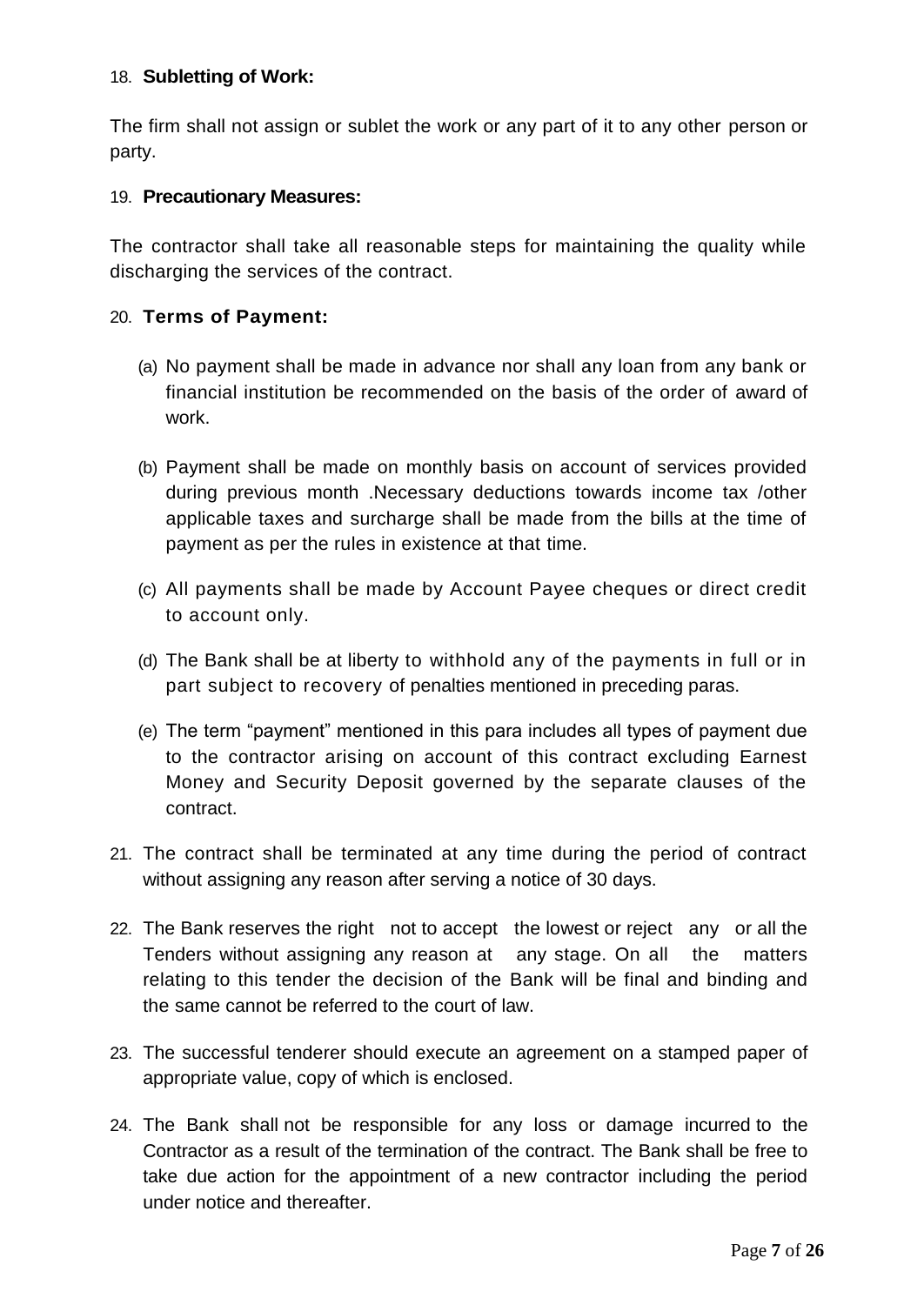# 25. **TERMINATION :**

- (a) The Bank may, without prejudice to any other remedy for breach of any provision set out in this RFP and subsequent service agreement/contract for the selected agency, may terminate the contract/agreement by 30 days' notice in the event of unsatisfactory performance or on breach of any stipulated conditions or qualitative dimensions of the various services specified/agreed upon by the contractor, or the engagement is not in the interest of the Bank or the Bank no more requires any such service.
- (b) OTHER GROUNDS FOR TERMINATION : The Bank is entitled to terminate this contract/agreement for any reason at its absolute discretion forthwith without notice, without any reason and without payment of any compensation, in the following cases by giving three months' notice :
	- i) The vendor is adjudicated insolvent by a Competent Court or files for insolvency or if the hirer being a company is ordered to be wound up by a Court of competent jurisdiction.
	- ii) If any charge sheet is filed by a competent authority of the Government against the Agency/Company, or the vendor is convicted by a criminal court on grounds of moral turpitude.
	- iii) For any reason whatsoever, the contractor becomes disentitled in law to perform obligations under this agreement.
	- iv) In the event of failure of the contractor to provide the services or part thereof, as mentioned in the agreement/tender document for any reasons whatsoever, the Bank shall be entitled to procure services from other sources and the contractor shall be liable to pay to the Bank, the difference of payments/excess payment made for such other services, besides damages for the period of failure in providing the services or part thereof.
	- v) In the event of Bank terminates the Contract, the Bank shall be entitled to procure services from other vendor/contractor as it deems appropriate, and the contractor shall be liable to compensate the Bank for loss if any suffered on account of difference in rates payable to him and to the alternate vendor/contractor.
	- vi) In the event of termination of the contract for any reason whatsoever, the contractor/or persons employed by him or his agents shall not be entitled for any sum or sums whatsoever from the Bank by way of compensation, damages or otherwise.

# 26. **ARBITRATIONS:**

The bids and any contract resulting there from shall be governed by and construed according to the Indian Laws. All disputes or differences arising between the parties as to the effect, validity or interpretation of this any provision of RFP/Contract/agreement or as to their rights, duties or liabilities shall be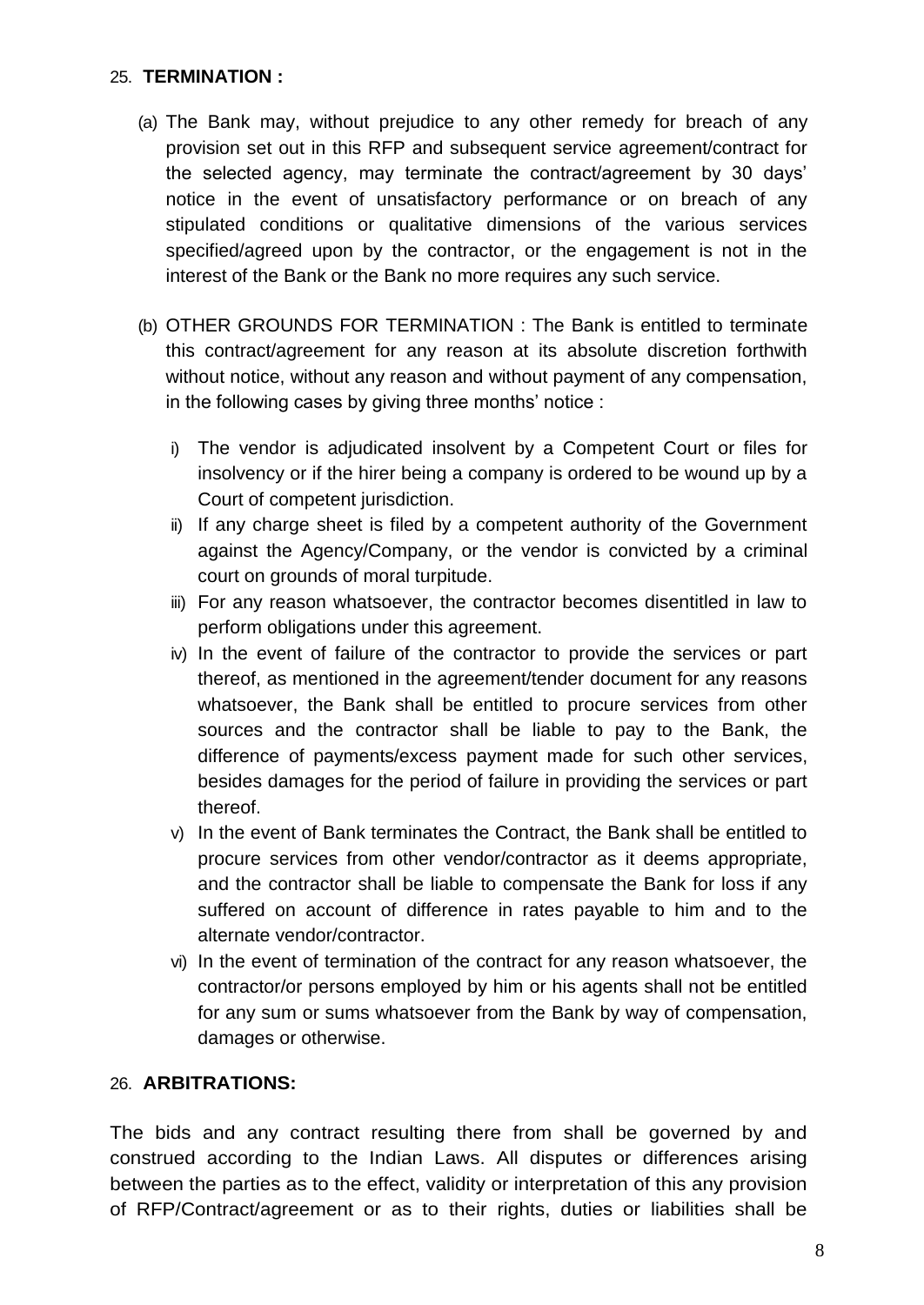resolved amicably between the parties, failing which such disputes shall be settled by a sole arbitrator appointed by Bank under the Arbitration & Conciliation Act, 1996. The award of arbitrator shall be reasoned award and shall be final and binding on the Parties. Seat of Arbitration proceedings shall be in Jaipur and the arbitration proceedings shall be conducted in English.

# 27. **FORCE MAJEURE:**

If at any time, during the continuance of this contract, the performance in whole or in part, by either party or any obligation under this contract shall be prevented or delayed by reasons beyond control – FORCE MAJEURE – neither party shall, by reasons of such events be entitled to terminate this contract, nor shall either parties have any claim for damages against the other in respect of such nonperformance or delay in performance.

The force majeure shall include war or hostility, or acts of the public enmity, or civil commotion, or sabotage, or fire, or floods, or explosions, or epidemics, or quarantine, or restrictions, or strike, or lockouts or acts of God (herein after referred to as eventuality).

Provided such force majeure provisions apply only if notice of happening of any such eventuality is given by either party claiming concession to the other within 21 days from the date of occurrence thereof, and

Provided activities under the contract that were interrupted under the force majeure event are resumed as soon as practicable after such event comes to an end, or cease to exist, and the decision of the Bank as to whether the activities have been so resumed or not shall be final and conclusive and provided further that if the performance in whole or part of, any obligation under this contract is prevented or delayed by reasons, for any such events for a period exceeding 60 days, either party may at his option terminate the contract.

# **SCOPE OF WORKS**

- 1) Bank requires engagement of 40-50 personnel for Cleaning, and housekeeping for week days for six days a week.
- 2) Requirements of persons can be increased or decreased as per the requirement. Tenderer can be asked for to provide manpower on Sunday or Holiday if need arises and payment would be made on pro – rata basis.
- 3) The Tenderer approved for providing cleaning, gardening and housekeeping services (hereinafter called the "Contractor" or the "cleaning and Housekeeping Agency"), will be fully responsible for ensuring sweeping/cleaning of the branch premises, offices in the Jaipur Zone.
- 4) The purpose of cleaning and housekeeping is that the all branches & office premises of Jaipur Zone must look neat and clean at every time and the contractor has to undertake all such jobs/activities required to maintain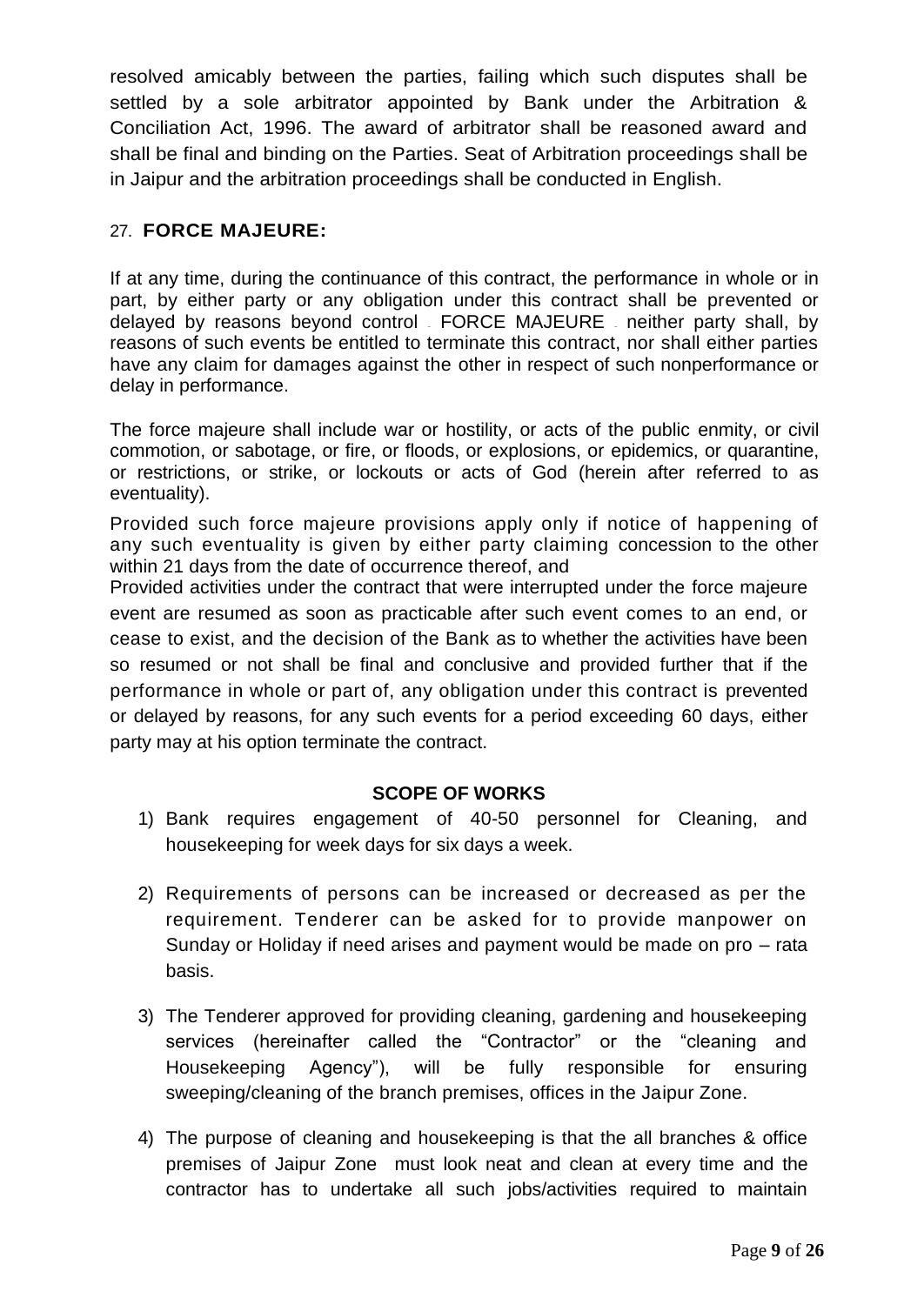premises neat and clean whether such activities are elaborated here under or not.

- 5) Cleaning should be completed in office /Branch cited premises prior to opening of office hours of Branch or offices so that work in office does not get interrupted in the middle for cleaning purpose.
- 6) The work of sweeping, cleaning and moping of all the area of branch & office and other locations including rooms, toilets, corridors, inside the premises and all-round the branch/office premises, building, generator room.
- 7) Brooming, sweeping and washing of corridors and staircases.
- 8) Sweeping and mopping of toilets, bathrooms, urinals-twice a day.
- 9) Spraying of Room Freshener/ deodorant in toilets and Officers rooms.
- 10)Dusting and cleaning of office furniture, office equipment's including tables, Chairs, side tables, racks and doors, paper trays and all other installations.
- 11)Sweeping of floors, mopping of floors-twice a day. Sweeping of lawns and open area. Emptying of all dustbins.
- 12)Dusting of doors, cleaning of wash-basin and mirror, cleaning of toilet seats/ Urinals (with sanitary and water) twice a day. Sweeping of open space and removal of garbage there from. Complete cleaning with soft brooms.
- 13)Removal of discarded materials to the designated places. Removal of sweeping and discarded/unwanted, un-useful materials (as decided and directed by the Office/ Branch). Moving of articles like tables, chairs, Amirah's, display boards, etc. as and when such shifting is necessary.
- 14)Replenishment of soap, urinal cubes, naphthalene balls/air purifiers (As and when required).
- 15)Polishing of floors, cleaning of walls & window panes. Washing and wiping / Moping of floors. Thorough cleaning of toilets with suitable cleaning agents. Wiping & cleaning of fixtures, fittings.
- 16)Dusting of files and file racks and cleaning of walls & window panes.
- 17)Polishing of staircase railings, cleaning of Venetian blinds and cobwebs of walls.
- 18)Cleaning and dusting of furniture, fixtures and fittings, carpet cleaning with vacuum cleaner. Daily cleaning/dusting of writing tables, working tables, chairs, telephones, computers office cubicles, photocopier machines, fax machine, printers etc
- 19)Dusting of doors, dusting of room coolers, air conditioners.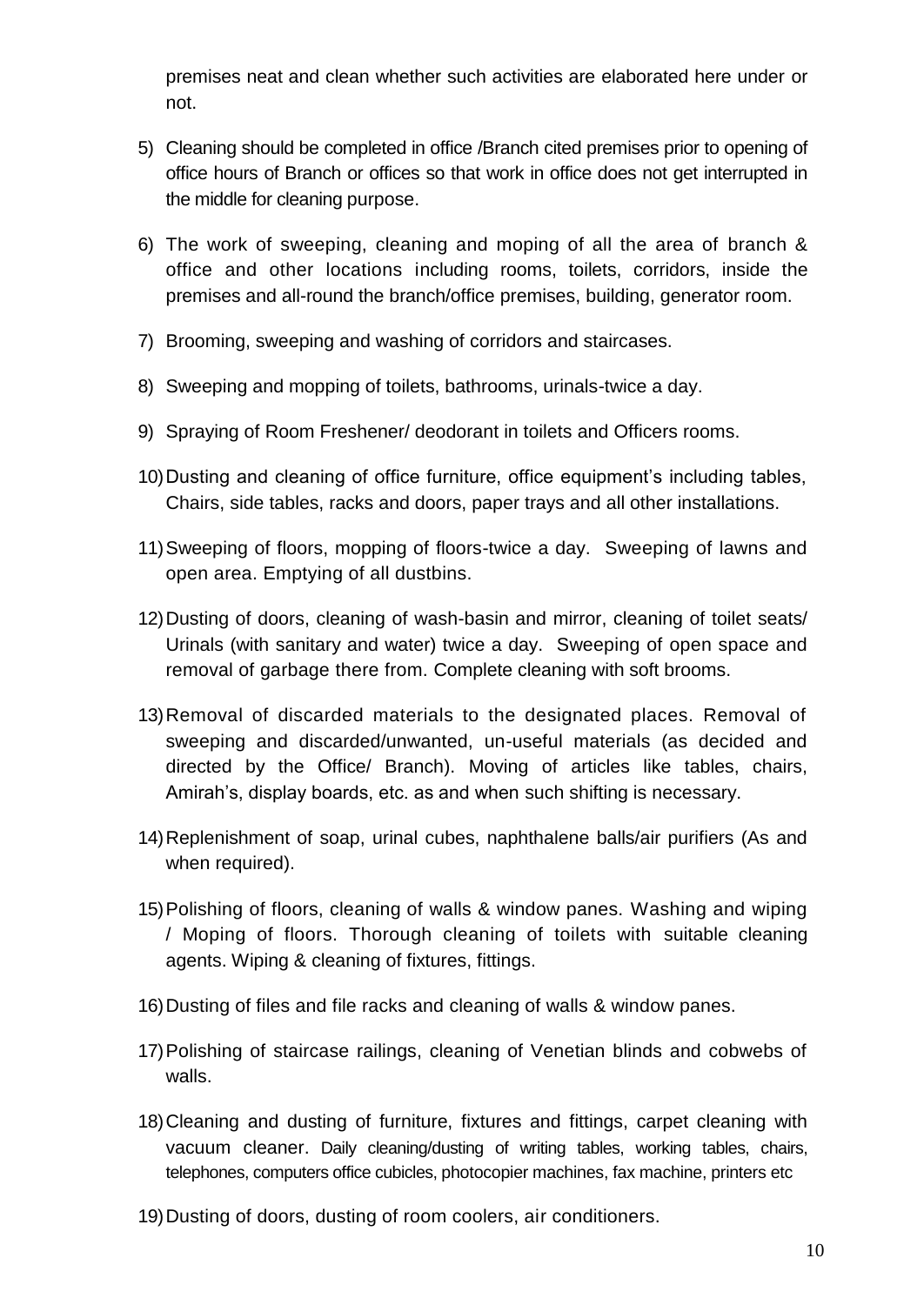- 20)Removal of blockage, if any, occurring in the drains, floor traps toilets bath room, rain water pipes and gutters etc.
- 21)Any incidental work as per requirement.

### **OTHER TERMS AND CONDITIONS**

#### **The agency must ensure that:**

- 1) No criminal case should be pending in the Court of Law against the personnel proposed to be deployed.
- 2) The personnel should be polite, courteous in their behavior.
- 3) No person deployed by the contractor for housekeeping services will indulge in playing cards, consuming liquor or narcotics or gossip with any outsider(s). The agency will ensure that the personnel while on duty should not be under the influence of any intoxicant at any time. In no case any misbehavior with any officer/ official of Bank will be tolerated. If any such incident comes to notice, the Contract will be liable for terminated.
- 4) That the persons engaged shall not be below the age of 18 years or above the age of 50 years and they shall not interfere with the duties of the employees of this office.
- 5) Only such personnel will be deployed in the Branch/ office premises/ locations of the bank by the Contractor as are physically fit and do not have any physical handicap, impairment, night blindness or colour blindness.
- 6) The transportation, food, medical and other statutory requirements in respect of each personnel of the service provider shall be the responsibility of the service provider.
- 7) The Contractor shall certify that proper Police verification has been got Carried out in respect of the antecedents of each Personnel deployed by him and the Contractor shall be fully responsible for their conduct and behavior.
- 8) It should be clearly understood by the Contractor that the Bank does not undertake any liability on account of leave, wages, employment or any other obligation under any State or Central Government Regulations to be performed by the Contractor in the capacity of an employer in respect of such personnel as are employed by him. The Contractor shall be solely responsible to the employment and labour regulating authorities in respect of aforesaid personnel. By way of this contract, the Contractor should not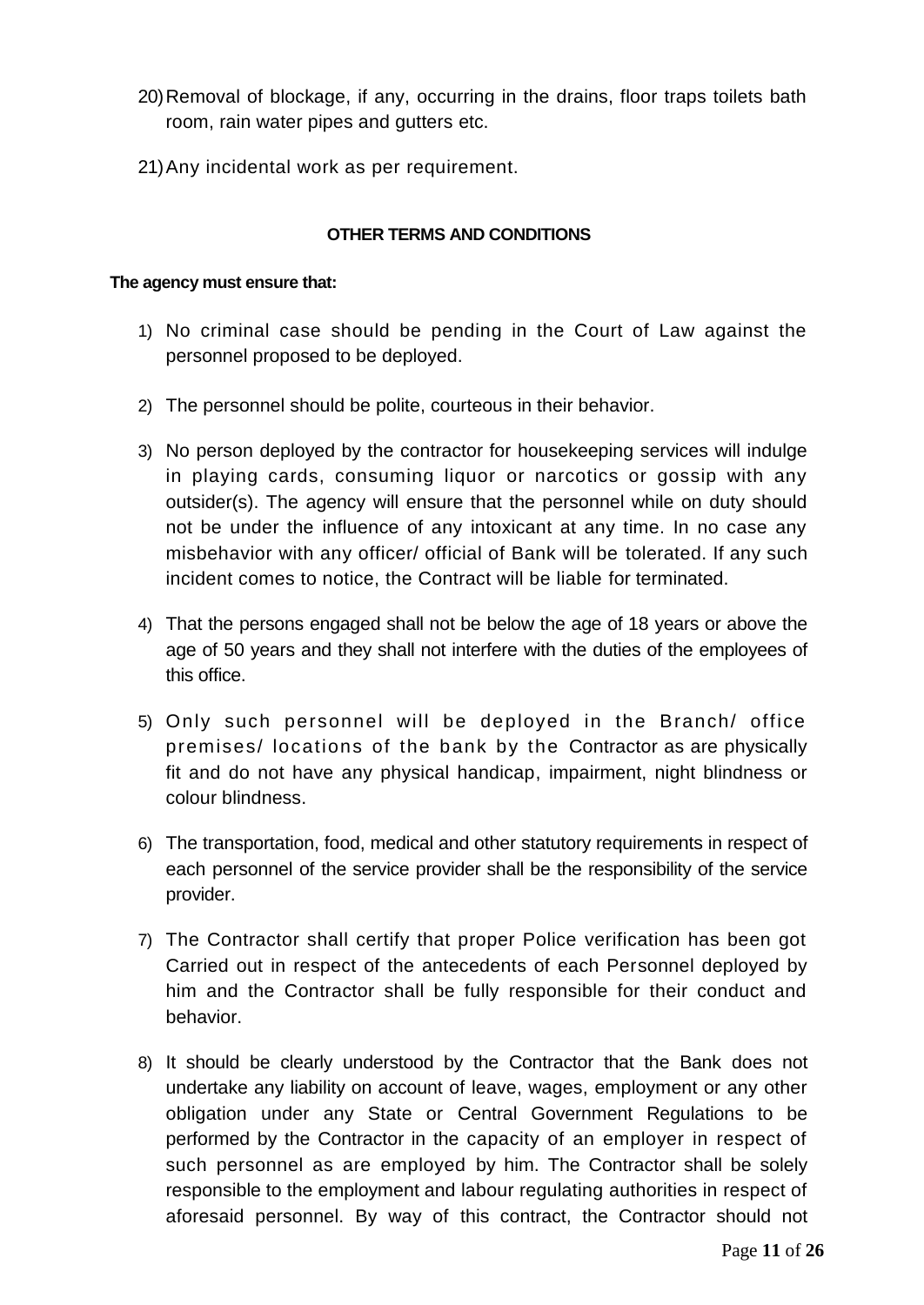violate minimum Wages Act or any other legislative Enactments in force from time to time.

- 9) The service provider's person shall not claim any benefit/compensation/absorption/regularization of services from/in this office under the provision of Industrial Disputes Act., 1947 or Contract Labor (Regulation & Abolition) Act, 1970. Undertaking from the persons to this effect shall be submitted by the service provider to this office.
- 10) The service provider's personnel shall not divulge or disclose to any person, any details of office, operational process, technical know-how, security arrangements and administrative / organizational matters as all are of confidential/secret nature.
- 11) The rates quoted should include all taxes and charges payable by the tenderer to the State/ Central Government. No separate claim for GST or any other tax that the tenderer pays to the State/ Central Government shall be accepted.
- 12) The Zonal Office staff / any other nominated officer has the right to inspect the personnel and his work assigned to him.

# **Indemnity Clause**

Contractor shall indemnify, protect and save the Bank and hold the Bank harmless from and against all claims, losses, costs, damages, expenses action suits and other proceedings,( Including reasonable attorney fees) relating to or resulting directly or indirectly from

- i) An act or omission of Contractor , its employees, its agents, in the performance of the services provided by this contract,
- ii) Breach of any of the terms of this agreement document or breach of any representation or warranty by Contractor,
- iii) Use of the allocated site and or facility provided by Contractor,
- iv) Infringement of any patent, trademarks, copyrights, Intellectual Property Rights, etc or such other statutory infringements in respect of all components used to facilitate and to fulfill the scope of the site requirement.
- v) Contractor shall further indemnify the Bank against any loss or damage arising out of loss of data, claims of infringement of third party copyright, patents, or other intellectual property, and third party claims on the Bank for malfunctioning of the equipment providing facility to Banks equipment at all points of time.
- vi) Contractor shall indemnify the Bank and undertake to keep the Bank fully saved and indemnified against any loss, action or claim arising out of or in respect to error, misconduct, fraud, misbehavior or violations of any laws committed by Contractor or its employees/agents/ persons employed by third parties.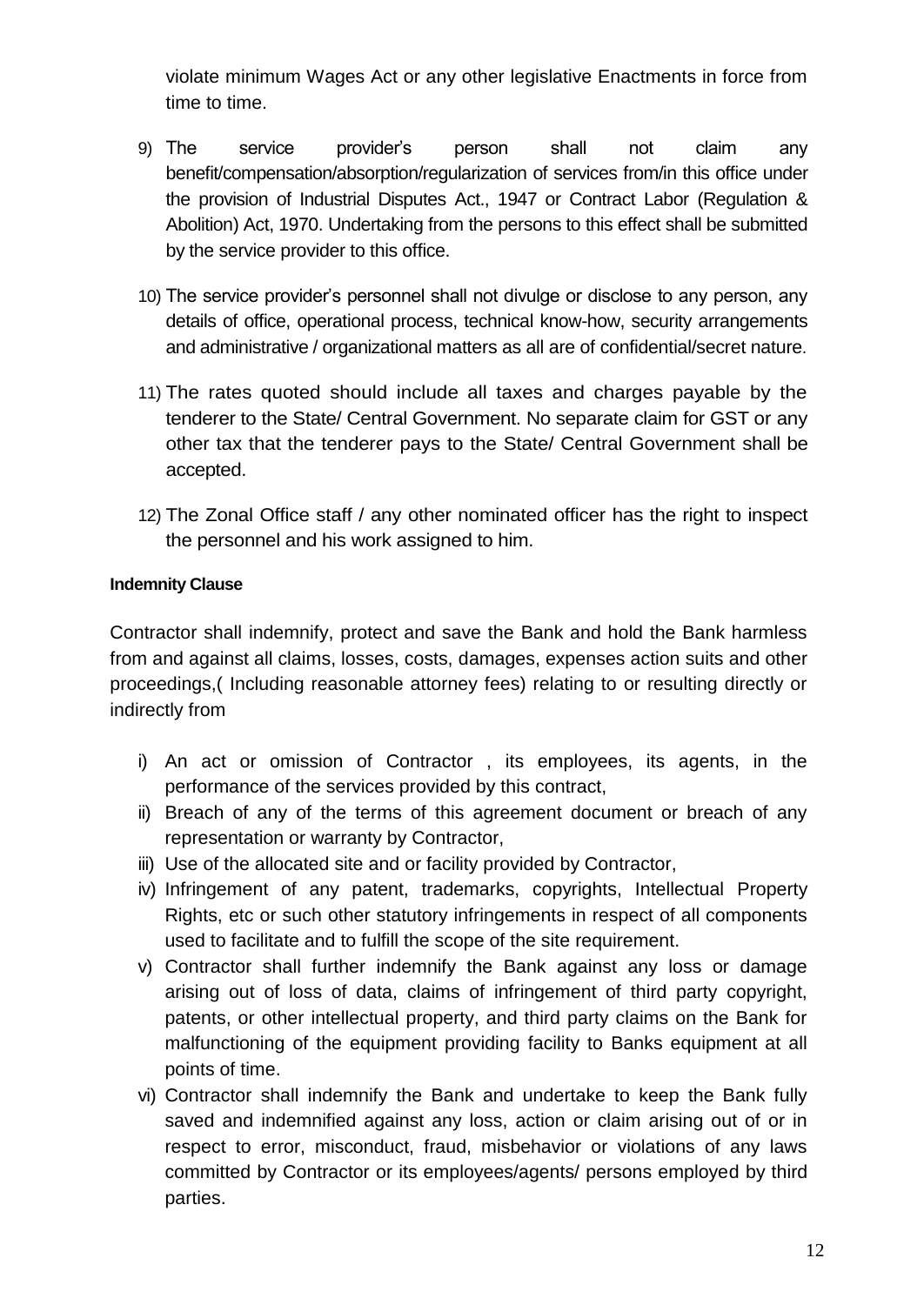vii) This indemnification is only a remedy for the Bank. Contractor / partner is not absolved from its responsibility of complying with the statutory obligations as specified above. Indemnity would cover damages, loss or liabilities suffered by the bank arising out of claims made by its customers and/or regulatory authorities.

### **Non-Disclosure: It is hereby agreed that all the parties in this agreement hereby agree as follows.**

Contractor shall hold all information about this tender and/or information gathered about the Bank through this process in strict confidence with the same degree of care with which Contractor protects its own confidential and proprietary information. Contractor shall restrict disclosure of the information solely to its employees, agents and Sub contractors on a need to know basis and advise those persons of their obligations hereunder with respect to such information.

To use the information only as needed for the purpose solely related to this Project.

Except for the purpose of execution of this Project, not disclosure or otherwise provide such information or knowingly allow anyone else to disclose or otherwise provide such information.

Contractor shall not disclose any information to parties not involved in supply of the products and services forming part of this order and disclosure of information to parties not involved in supply of the products and services forming part of this order will be treated as breach of trust and invite legal action. This will also mean termination of the contract and disqualification of the Contractor in any future tendering process of the Bank.

Any information considered sensitive must be protected by the Contractor from unauthorized disclosure or access.

# **SEVERABILITY:**

- i) If any of the provisions of this agreement may be constructed in more than on way, one of which would render the provision illegal or otherwise voidable or enforceable, such provision shall have the meaning that renders it valid and enforceable.
- ii) In the event any court or other government authority shall determine any provisions in this agreement is no amended so that it is enforceable to the fullest extent permissible under the laws and public policies of the jurisdiction in which enforcement is sought and affords the parties the same basic rights and obligations and has the same economic effect as prior to amendment.
- iii) In the event that any of the provisions of this agreement shall be found to be void, but would be valid if some part thereof was deleted or the scope period or area of application were reduced, then such reduction of scope, period or area of application as may be required to make such provisions valid and effective provided however, that on the revocation, removal or diminution of the law or provisions, as the case may be by virtue of which such provisions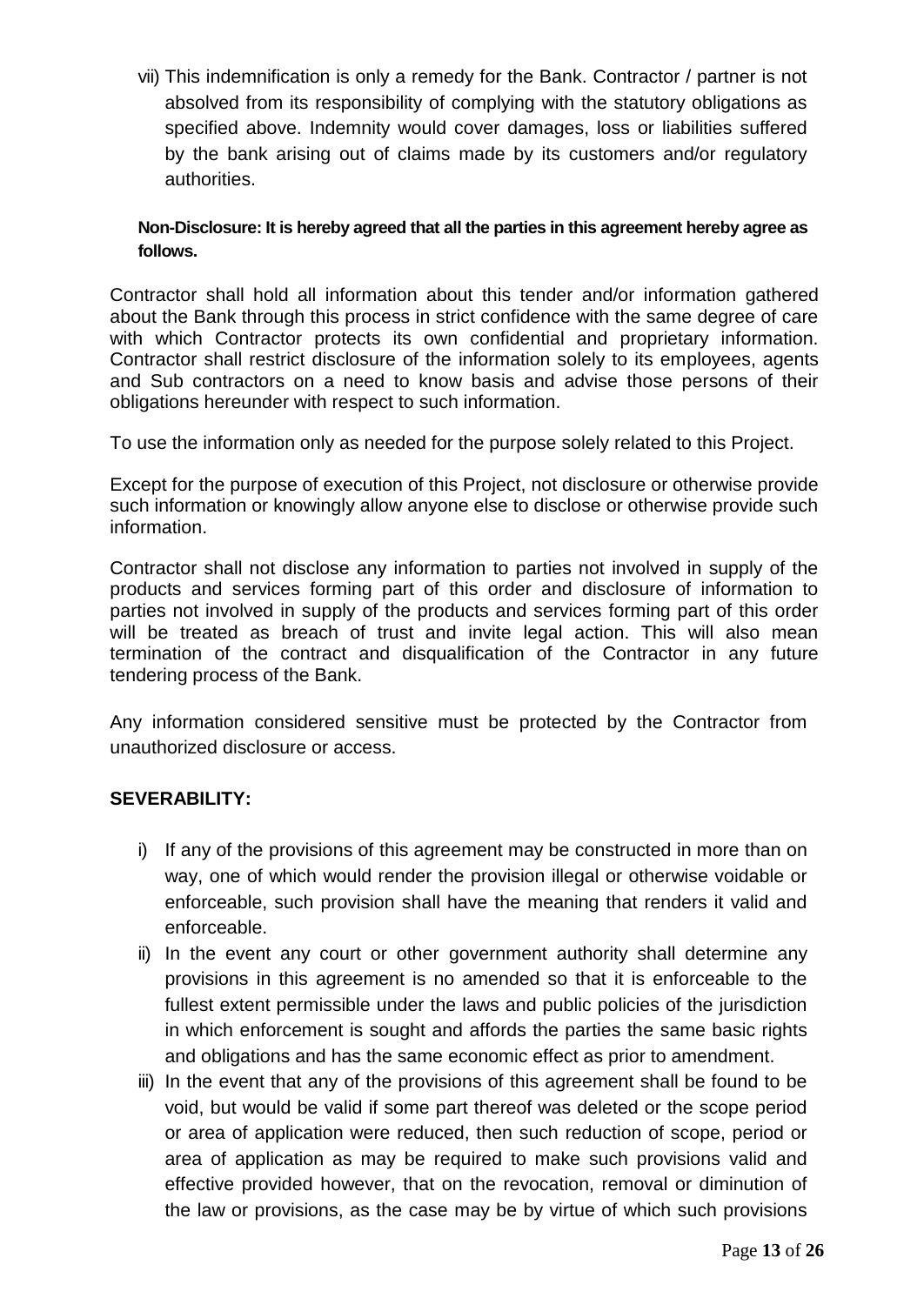contained in this agreement were limited as provided hereinabove, the original provisions would stand renewed and be effective to their original extent, as if they had not been limited by the law or provisions revoked. Notwithstanding the limitation of this provision by any law for the time being in force, the parties undertake to, at all times observe and be bound by the spirit of this agreement.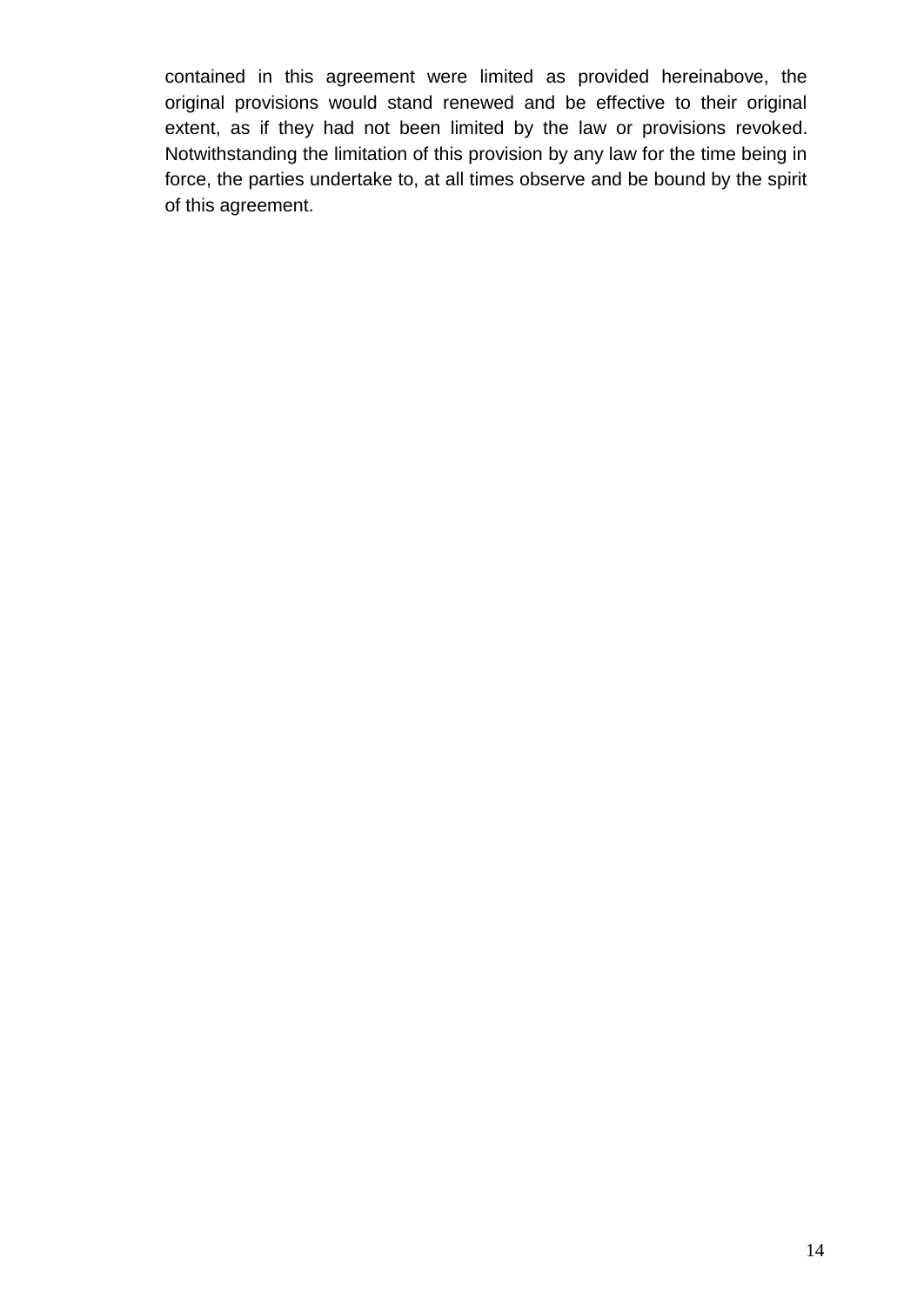#### **FORM- C**

#### **UNDERTAKING**

# **Sub: NOTICE INVITING OPEN TENDER TO PROVIDE "CLEANING, HOUSEKEEPING SERVICES" FOR THE BRANCHES/OFFICE IN JAIPUR ZONE.**

I / We undertake that I/we have carefully studied all the general and specific terms and conditions of tender and understood them and shall abide by them.

1. I/ We further undertake that the information's given by us while offering this tender are true and correct in all respect and I/we hold the responsibility for the same.

| Dated at | (Dated Signature of Tenderer with stamp of the |  |  |  |
|----------|------------------------------------------------|--|--|--|
| firm)    |                                                |  |  |  |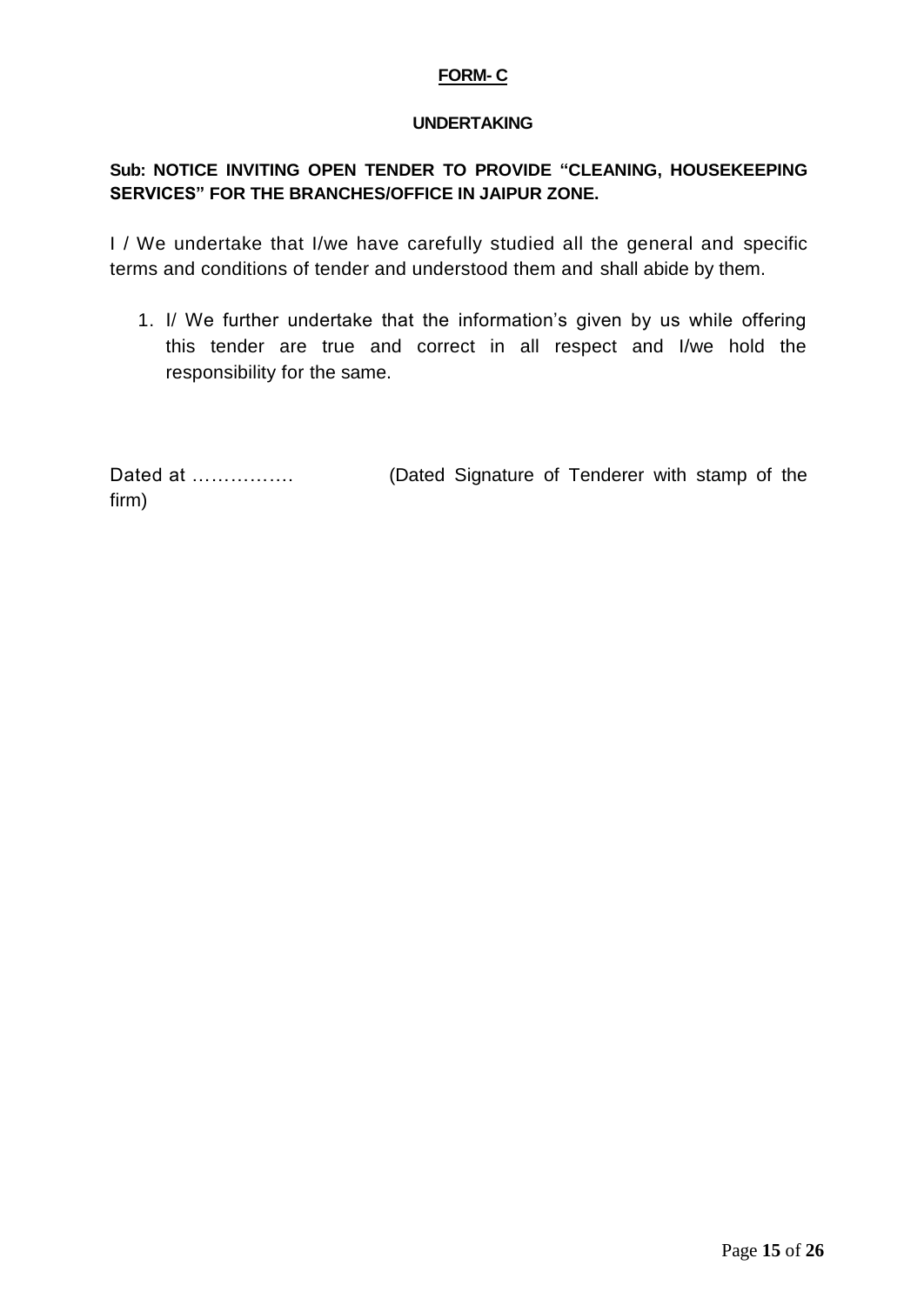#### **FORM - B**

#### **TECHNICAL BID**

#### **Sub: NOTICE INVITING OPEN TENDER TO PROVIDE "CLEANING & HOUSEKEEPING SERVICES" FOR THE BRANCHES/OFFICE IN JAIPUR ZONE.**

| S.N.           | Particulars                                                 | To be filled in by the tenderer    |
|----------------|-------------------------------------------------------------|------------------------------------|
| 1              | Name of the Agency                                          |                                    |
| 2              | Details of EMD                                              | Details of cost of Tender document |
|                | (i)Amount                                                   | (i)Amount                          |
|                | (ii) Draft No.                                              | (ii) Draft No.                     |
|                | (iii) Date                                                  | (iii) Date                         |
|                | (iv)Issuing Bank                                            | (iv)Issuing Bank                   |
| 3              | Date of establishment of the agency                         |                                    |
| $\overline{4}$ | Detailed office address of the Agency with Office           |                                    |
|                | Telephone Number, Fax Number and Mobile Number              |                                    |
|                | Whether registered with and holding license from all        |                                    |
| 5              | concerned Government Authorities including registration     |                                    |
|                | under Contract Labour (Regulation & Abolition) act 1        |                                    |
|                | 970. (Copies of all certificates of registration to be      |                                    |
| 6              | PAN/TAN Number(copy to be enclosed)                         |                                    |
| $\overline{7}$ | Labour License Number (copy to be enclosed)                 |                                    |
| 8              | GST Registration Number (copy to be enclosed)               |                                    |
| 9              | EPF Registration Number (copy to be enclosed)               |                                    |
| 10             | <b>ESI Registration Number (copy to be enclosed)</b>        |                                    |
|                | Whether the firm is blacklisted by any Government           |                                    |
| 11             | Department or any criminal case is registered against       |                                    |
|                | the firm or its owner/partners anywhere in India. (If no, a |                                    |
|                | certificate is to be attached in this regard.)              |                                    |
| 12             | Length of experience in the field with proof                |                                    |
| 13             | Experience in dealing with Govt. Departments (Indicate the  |                                    |
|                | names of the Departments and years of dealing with those    |                                    |
|                | Departments and attach copies of contracts orders placed    |                                    |
| 14             | Whether a copy of the terms and conditions (Annexure-       |                                    |
|                | I), duly signed, in token of acceptance of the same, is     |                                    |
| 15             | Whether agency profile is attached?                         |                                    |
| 16             | List of other clients                                       |                                    |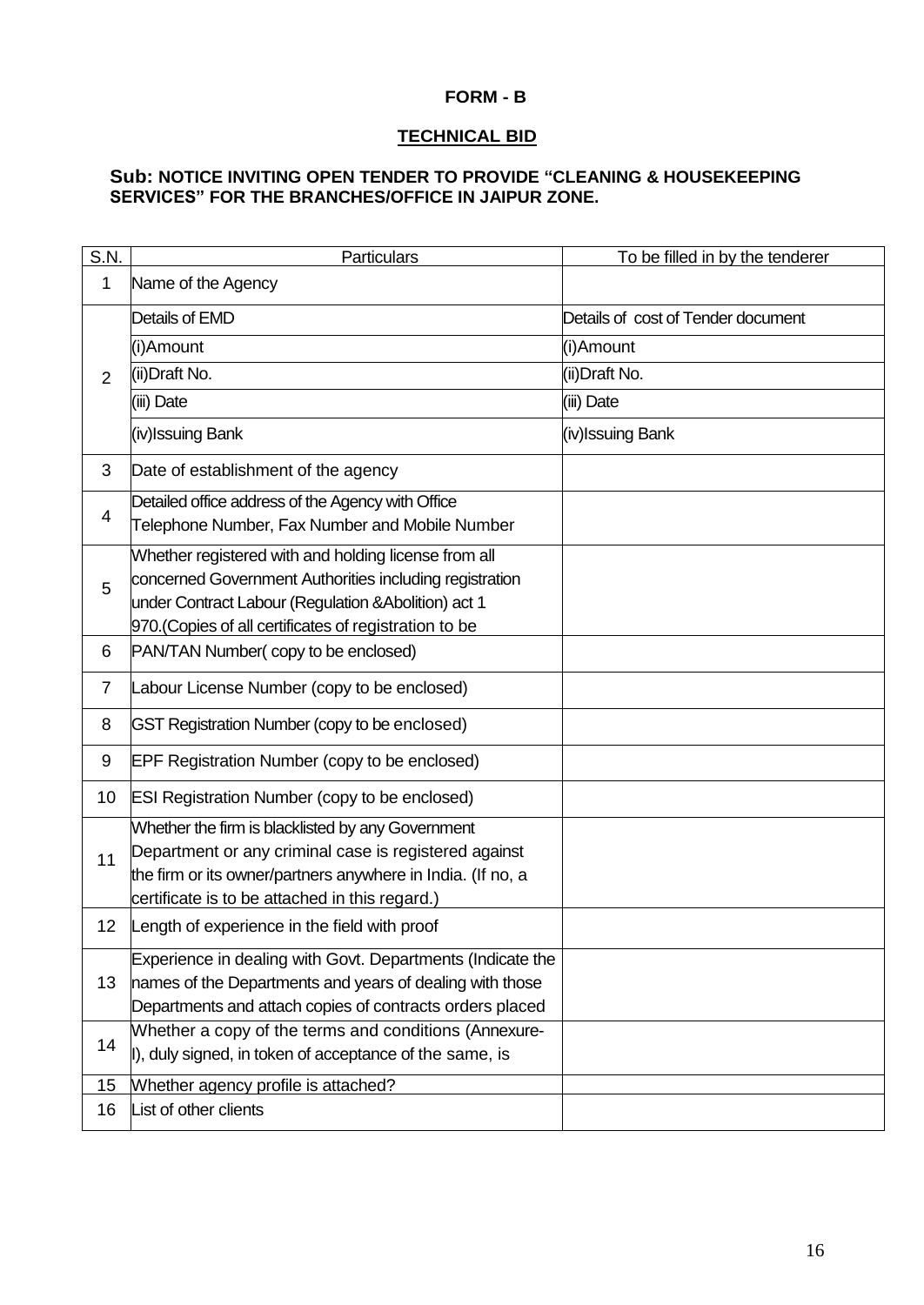Signature of the tenderer

Full Name & address of tenderer/firm ………………………………………………………………… Telephone No./Mobile no. for contact ……………………………………………………………….

(Dated Signature of Tenderer with stamp of the firm)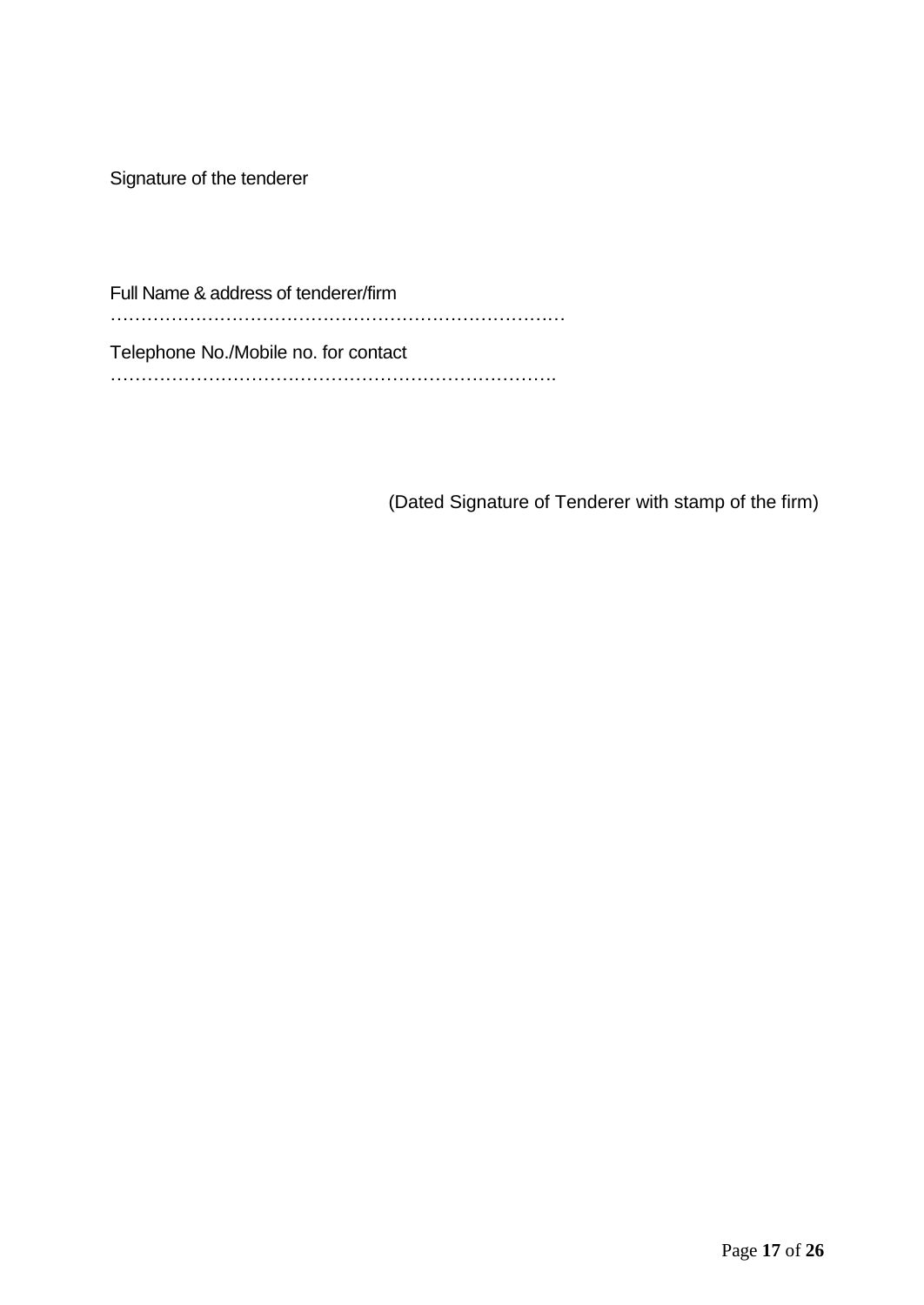### **FORM - D**

# **PRICE BID**

#### **Sub: NOTICE INVITING OPEN TENDER TO PROVIDE "CLEANING & HOUSEKEEPING SERVICES" FOR THE BRANCHES /OFFICE IN JAIPUR ZONE**

| SI. No. | Description of work                                                                                                                    | No. of<br>persons<br>required | Rate offered<br>per<br>per<br>person<br>including<br>month<br>all<br>taxes/charges+ cleaning material of<br>uniform (as per minimum wages<br>notified by office of Regional Labour<br>Commissioner (Central) |
|---------|----------------------------------------------------------------------------------------------------------------------------------------|-------------------------------|--------------------------------------------------------------------------------------------------------------------------------------------------------------------------------------------------------------|
| 1.      | To provide<br>cleaning and<br>housekeeping<br>services for the<br>Office and<br>Branches in the<br>Jaipur Zone for<br>06 days of week. | 40-50                         | Rs.<br>(In figures)<br>Enclosed detailed breakup<br>Rs.<br>(In words)<br>Enclosed detailed breakup                                                                                                           |

Signature of the tenderer

Full Name & address of tenderer /firm …………………………………………………………………..

Telephone No./Mobile no. for contact

…………………………………………………………………

(Dated Signature of Tenderer with stamp of the firm)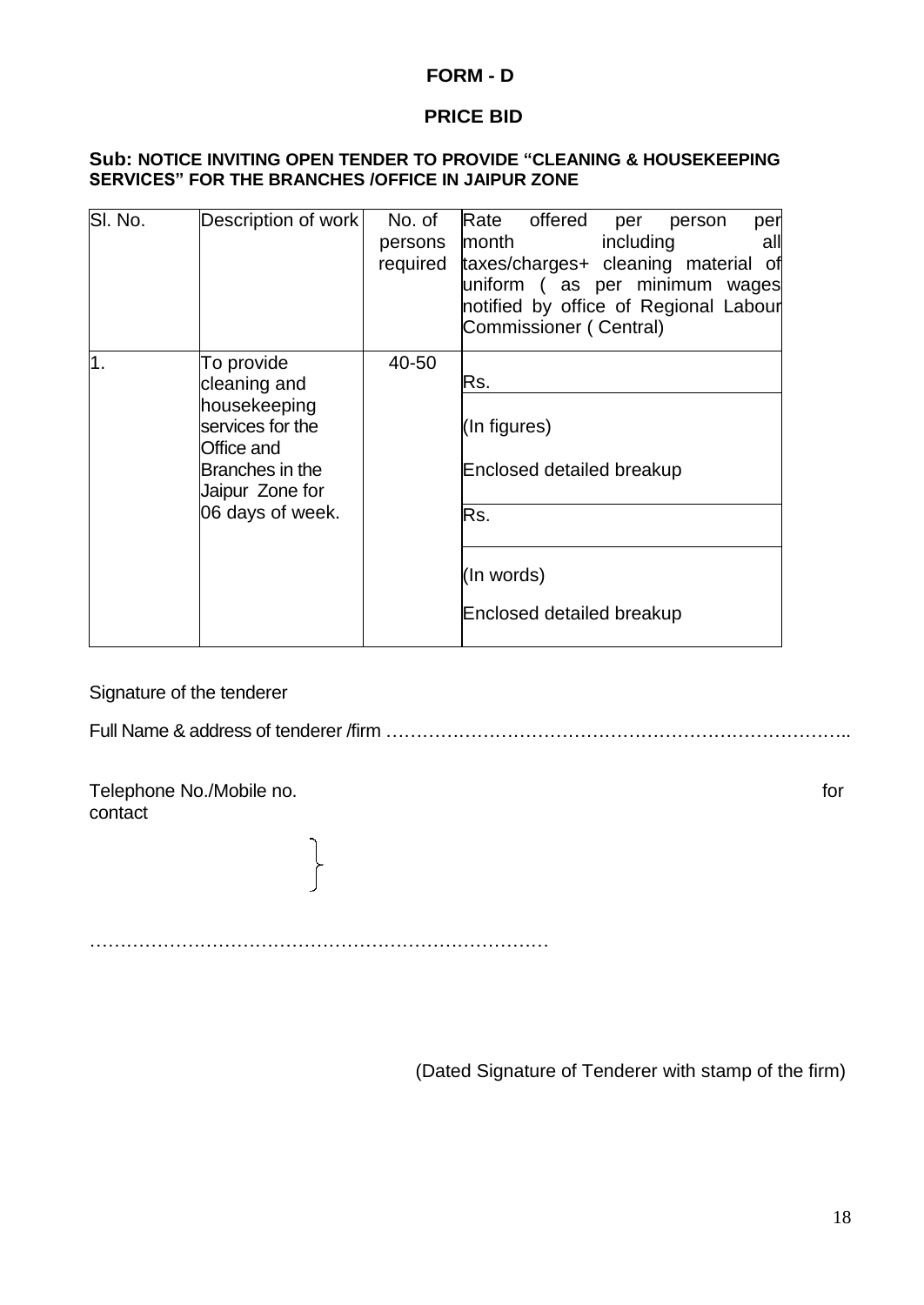# **AGREEMENT FOR CLEANING AND HOUSEKEEPING CONTRACT**

This Agreement is entered on the the ……….. day of <month> 2022 at Jaipur

#### **BETWEEN**

**Bank of Maharashtra**, a Bank constituted under the Banking Companies (Acquisition & Transfer of Undertakings) Act, 1970, having its Head Office at Lokmangal" 1501, Shivaji Nagar, Pune-411005 and having Zonal Office at **6 th floor, Fortune Heights, Subhash Marg, Ahinsa Circle, Jaipur-302001** (hereinafter referred to as BANK/First Party") which expression unless repugnant to the context or meaning thereof shall include its Successors and assigns of the First Part.

And

M/S --------------------- through its authorized officer with regd. office at ----------------------- as the Contractor which expression shall wherever the context so permits, mean and include its successors and assigns) of the second part.

The terms and conditions herein contained, and rates as mentioned in the Price Bid. The Contractor has deposited Rs.\_\_\_\_\_\_\_\_ In the form of Demand Draft as security deposit.

Now these present witnesses and it is hereby agreed and declared by and between the parties to these present as follows:

- 1. The contractor shall during the period of this contract that is to say from to or until this contract is determined by such notice as herein after mentioned, will provide ---- -- persons for housekeeping on the rates accepted as desired in annexure to this agreement. The contractor agrees that number of ----- housekeepers required is likely to increase and may be demanded according to the exigencies of service by the Bank. He can also be asked to supply manpower on Saturday or Sunday if need arises.
- 2. The period of contract shall be normally one year from the date of Awarding of the tender, but can be extended for a further period of three year or till such time a fresh tender is finalized whichever is earlier and subject to satisfactory service.
- 3. The contractor agrees to supply or withdraw the housekeepers in case persons for housekeeping are increased according to the requirement of the Bank during the tender period, at the same approved rate, terms and conditions.
- 4. The contractor agrees for the rates accepted will be in force during the entire period of the tender. If the DA and other liabilities increase the bank will be also increase as per Govt. Notifications. Contractor will submit necessary documents for the same.
- 5. The contractor agrees to comply with all the instructions (terms and conditions) of tender documents contained, which are part and parcel of this agreement and form integral part of this agreement and also the following:
- 6. The contractor agrees with the Bank and with the authority competent to order that every contract of hire order should be subject to the terms of this agreement for persons for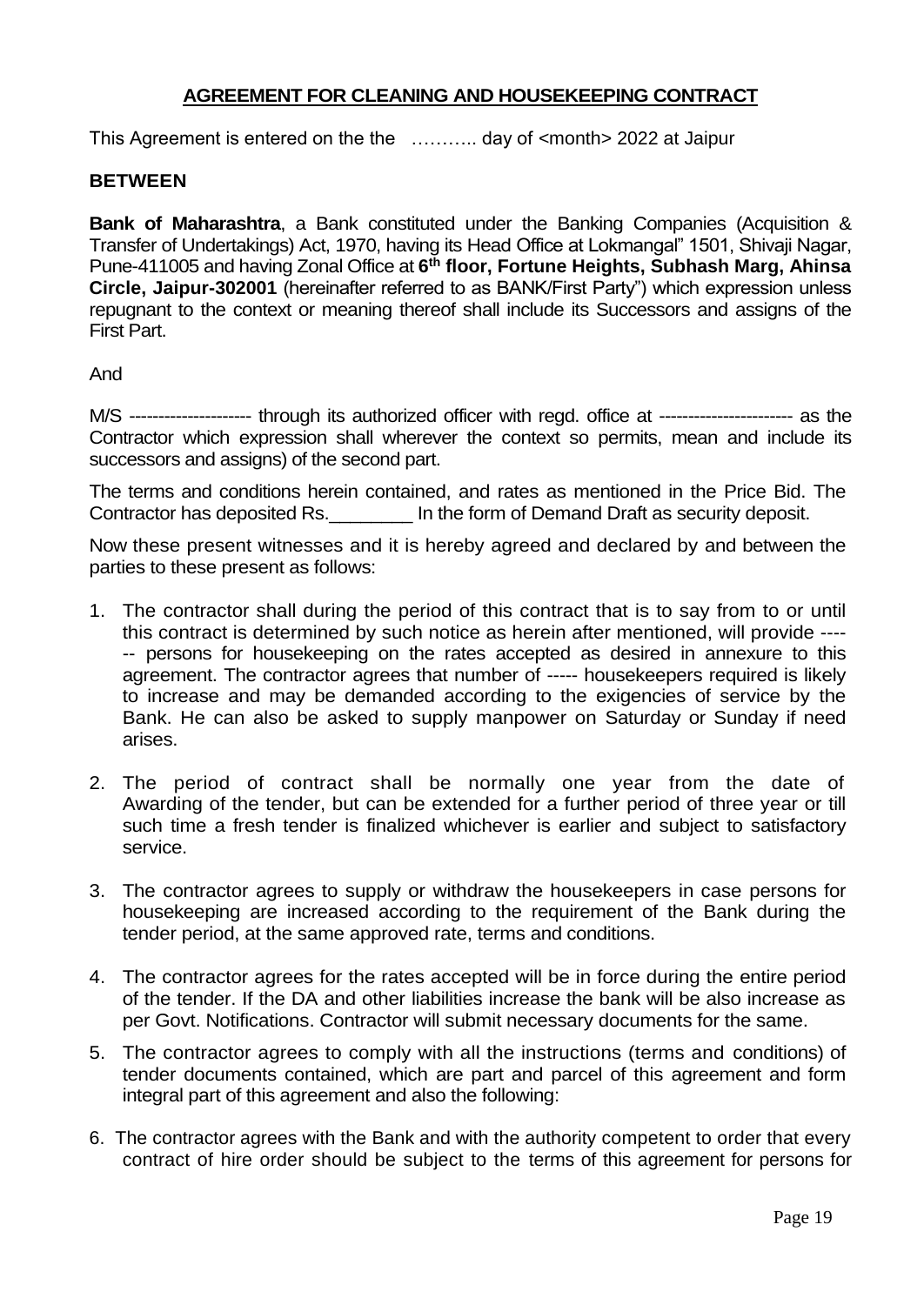housekeeping. Hire and in the event of a conflict between these terms and the terms in the awarding order, the terms of this agreement for housekeepers shall prevail.

- 7. The contractor agrees to provide the housekeepers as agreed upon in the contract. If for any reason whatsoever the Bank is not happy with the service of the house keepers provided, the Contractor will be informed immediately and they should accept any liability to replace it as per requirement. If for any reason the Contractor is not in a position to provide a substitute housekeeper; as demanded by the Bank then the Bank will be free to engage a person for housekeeping from the open market and debit the expenditure on account of it on the claims payable to the Contractor
- 8. The Contractor will submit monthly bills for processing the payment. Necessary deduction towards income Tax and Surcharge on Income Tax and any other taxes levied by the State/ Central Government in existence at that time. Payment will be made through crossed cheque or direct credit to account only. All receipts for payment should be signed by the contractor himself.
- 9. The contractor agrees that the Bank shall have the right to terminate the contract in whole or part without prejudice to any other remedy for breach of contract, by giving 30 days' notice with the forfeiture of Security Deposit, besides blacklisting in case of following events.
	- i) If the contractor fails to provide the personnel for housekeeping to Bank and if the service is not found satisfactory enough.
	- ii) If the contractor fails to arrange the supply of any or all the personnel for housekeeping within the periods specified in the contract or any extension thereof granted by the Bank.
	- iii) If the contractor fails to perform any other obligations under the contract.
- 10. The contractor agrees that the contract shall be terminated at any time during the period of contract after serving the notice of 30 days.
- 11. The contractor agrees that if the personnel for housekeeping is not supplied on any day a proportionate deduction will be made from the monthly bill (i.e. 1/30 of the amount per month will be deducted for each day of absence) Apart from that a sum of Rs. 200/- per day will be deducted from the monthly bill up to a maximum limit of Rs. 1000/ and if it exceeds 5 days then the contract will be liable for termination with the forfeiture of security deposit besides blacklisting.
- 12. The contractor agrees that the Bank shall not be responsible for any loss or damage incurred to the contractor as a result of the termination of the contract. The Bank shall be free to take due action for the appointment of the new Contractor during the period under notice thereafter. The contractor agrees to supply the personnel for housekeeping at the approved rate.
- 13. The contractor agrees that the personnel for housekeeping are utilized for the use of the Bank. This period may be extended as and when found necessary in case of exigencies of services on demand.
- 14. The contractor agrees if in case of delay exceeding one hour for reporting for duty by the personnel a penalty of Rs. 100/- per day will be deducted from the bill.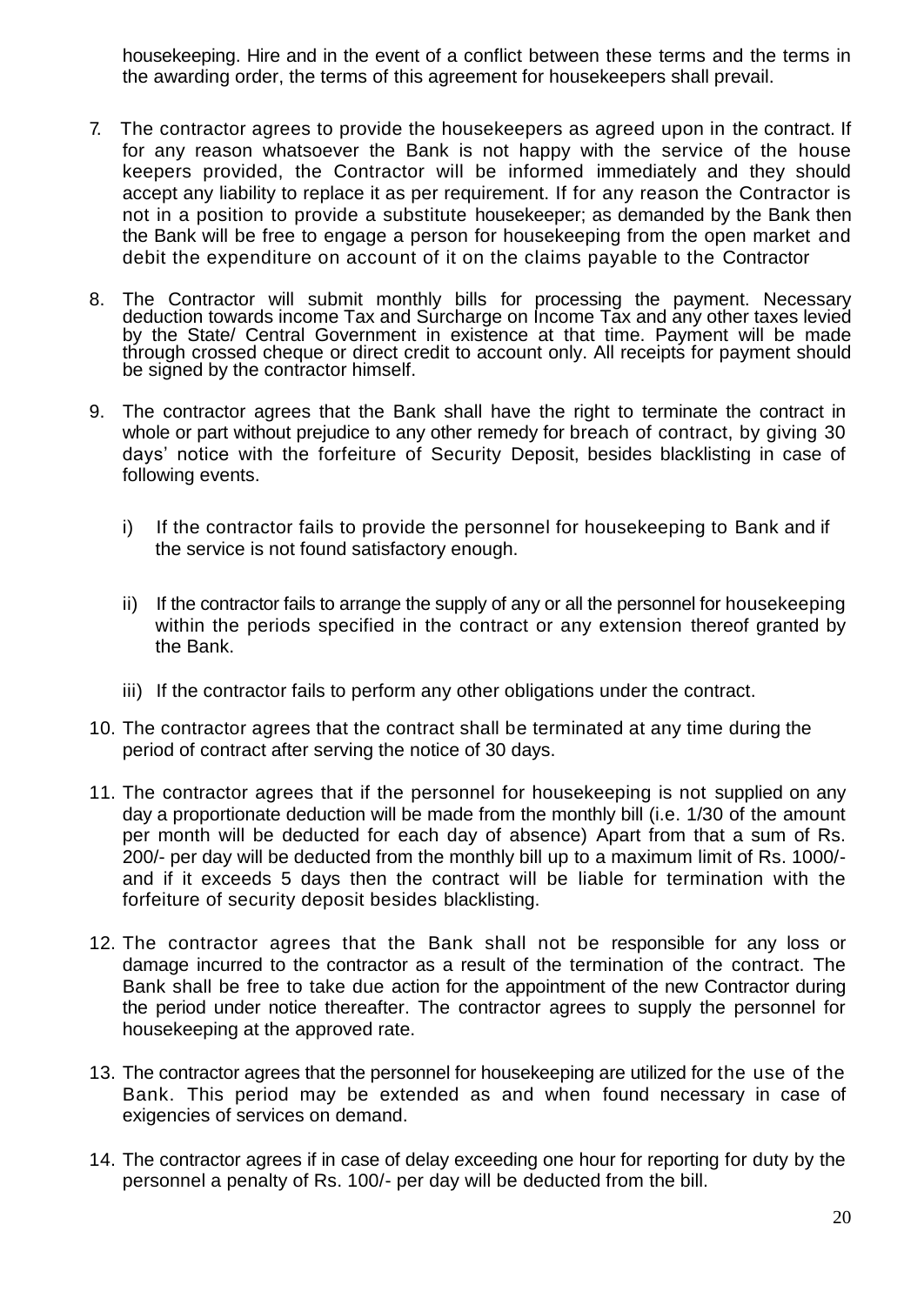- 15. The contractor agrees that he is solely responsible for day-to-day supply of housekeepers.
- 16. The contractor agrees that the Bank will have the right to place requisition the personnel for housekeeping on all days of the month including Saturdays, Sundays and holidays, extended hours beyond duty hours including night halts.
- 17. The contractor agree that all compensation or other sums of money payable by the contactor to the Bank under the terms of the contract shall be realized from claim bills and / or his Security Deposit and in the event of his Security Deposit being reduced by reasons of any such deduction, the contractor shall make good the same within 15 days.
- 18. The contractor agrees that he is liable for any legal dispute / case / claims that have arisen or may arise during the currency of the agreement in respect of personnel for housekeeping provided by the Contractor.
- 19. The contractor agrees that if for any reason the Bank is dissatisfied in any way with the standard of the housekeeper or felt deficiency in service during the tender period, it will be reported to the Contractor in writing and the Contractor without raising any dispute on such assessment by the Bank regarding by the standard of the housekeeper provided or quality of service rendered by them may immediately replace it with another housekeeper on receipt of such complaint.
- 20. The contractor agrees that any communication to the last known address will be sufficient for any purpose of written communications. Any plea of absence from headquarters or change of address will not be accepted to establish the non-receipt of communication on the part of the contractor.
- 21. The contractor agrees that in the event of any question, dispute or difference arising under this agreement or in connection therewith (except as to matters, the decision of which is specifically provided under this agreement) the same shall be referred to a sole arbitrator who will be appointed by Bank.

The award of the arbitrator shall be final and binding on both the parties.

22. If at any time, during the continuance of this contract, the performance in whole or in part, by either party or any obligation under this contract shall be prevented or delayed by reasons beyond control- FORCE MAJEURE-neither party shall, by reasons of such events be entitled to terminate this contract, nor shall either parties have any claim for damages against the other in respect of such nonperformance or delay in performance.

The force majeure shall include war or hostility, or acts of the public enmity, or civil commotion, or sabotage, or fire, or floods, or explosions, or epidemics, or quarantine, or restrictions, or strikes, or lockouts or acts of God (herein after referred to as eventuality).

Provided such force majeure provision apply only if notice of happening of any such eventuality is given by either party claiming concession to the other within 21 days from the date of occurrence thereof, and

Provided activities under the contract that were interrupted under the force majeure event are resumed as soon as practicable after such event comes to an end, or cease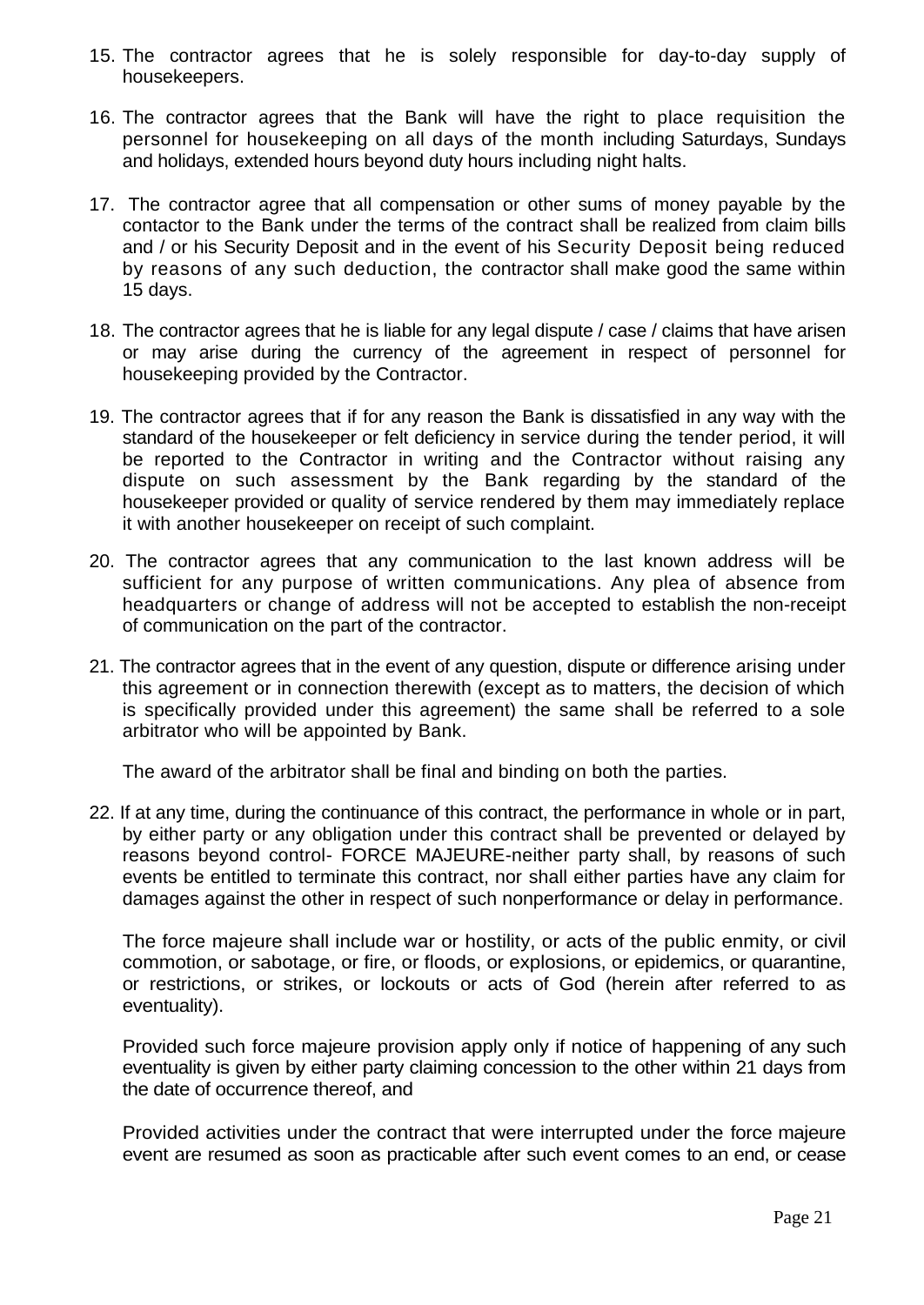to exist, and the decision of The Bank as to whether the activities have been so resumed or not, shall be final and conclusive, and

Provided further that if the performance in whole or part of, any obligation under this contract is prevented or delayed by reasons, for any such events for a period exceeding 60 days, either party may at his option terminate the contract.

The contractor agrees to adhere all the statutory regulation and are bound by the Labour Laws/ Contract Laborer (R & A) act 1970/ any other Laws / Labour Rules as applicable in this regard and amended from time to time for the persons involving in this tender. In case of breach of any of terms and conditions mentioned above, the Competent Authority will have the right to cancel the agreement without assigning any reason therefore and nothing will be payable by the Bank in that event and the security deposit shall also stand forfeited.

- 23. The contractor shall not assign or sublet the work or subcontract or any part of it to any other person or party.
- 24. The contract is not transferable.
- 25. The persons deployed by the contractor should not have convicted by any court of law or any police or criminal cases against them. The character and antecedents of each personnel of the contractor will be got verified by the service provider before their deployment. The contractor will ensure that the antecedents of person engaged are properly verified from the police authorities, he will furnish a certificate to this effect.
- 26. The contractor's person shall not claim any benefit/ compensation/ absorption/ regularization in any form the Bank under the provision of Industrial Disputes Act 1974 or Contract Labour (Regulation & Abolition) Act, 1970. Undertaking from the persons to this effect shall be required to be submitted by the contractor to the Bank.
- 27. The contractor's personnel working should be polite, cordial, positive and efficient, while handling the assigned work and their actions shall promote good will and enhance the image of this Bank. The contractor shall be responsible for any act of indiscipline on the part of persons deployed by him.
- 28. That the persons deputed shall not be below the age of 18 years or above the age of 50 years and they shall not interfere with the duties of the employees of the Bank.
- 29. The Bank shall not be liable for any loss, damage, theft, burglary or robbery of any personal belongings, equipment or vehicles of the personnel of the contractor.
- 30. That on the expiry of the agreement as mentioned above, the contractor will withdraw all its personnel and clear their accounts by paying them all their legal dues. In case of any dispute on account of the termination of employment or non- employment by the personnel of the service provider, it shall be the entire responsibility of the service provider to pay and settle the same.
- 31. It is the responsibility of the contractor to comply with the prevailing labour laws and minimum wages Act at his cost, risk and responsibility.
- 32. The contractor shall be liable for the implementation of Labour laws and Social Legislations such as EPF, ESI, workmen compensation Act, Shop and Establishment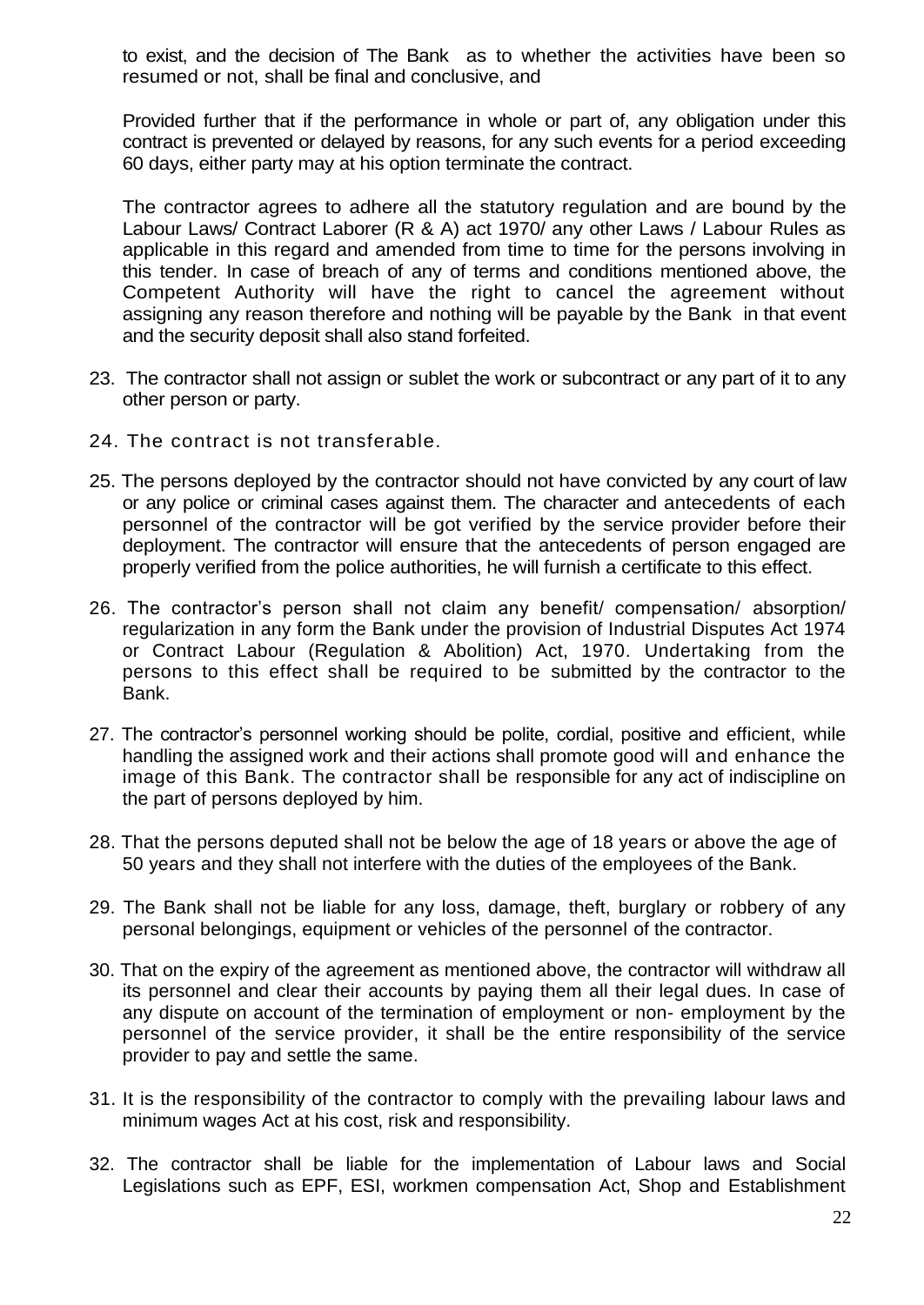Act, Minimum Wages Act etc. as applicable in respect of staff engaged by him or carrying on his business. The share of EPF/CPF of the worker(s) if any will be paid to the agency/ company for depositing with the concerned organization. Contribution towards CPF, Gratuity etc. is to be met by the contractor.

- 33. No medical facilities or reimbursement thereof will be provided by the Bank.
- 34. Contractor will be required to provide uniform/Identity Cards and wages to the staff/ labour.
- 35. Any liability regarding Government dues as well as any human loss/ injury suffered during the course of work will be the personal responsibility of the contractor.
- 36. The contractor shall comply with all acts, laws and other statutory rules, regulation, byelaws etc. as applicable or which might become applicable to the State / Central Government with regard to performance of the work.

#### **Indemnity Clause**

Contractor shall indemnify, protect and save the Bank and hold the Bank harmless from and against all claims, losses, costs, damages, expenses action suits and other proceedings, (Including reasonable attorney fees) relating to or resulting directly or indirectly from

- i) An act or omission of Contractor , its employees, its agents, in the performance of the services provided by this contract,
- ii) Breach of any of the terms of this agreement document or breach of any representation or warranty by Contractor,
- iii) Use of the allocated site and or facility provided by Contractor,
- iv) Infringement of any patent, trademarks, copyrights, Intellectual Property Rights, etc or such other statutory infringements in respect of all components used to facilitate and to fulfill the scope of the site requirement.
- v) Contractor shall further indemnify the Bank against any loss or damage arising out of loss of data, claims of infringement of third party copyright, patents, or other intellectual property, and third party claims on the Bank for malfunctioning of the equipment providing facility to Banks equipment at all points of time.
- vi) Contractor shall indemnify the Bank and undertake to keep the Bank fully saved and indemnified against any loss, action or claim arising out of or in respect to error, misconduct, fraud, misbehavior or violations of any laws committed by Contractor or its employees/agents/ persons employed by third parties.
- vii) This indemnification is only a remedy for the Bank. Contractor / partner is not absolved from its responsibility of complying with the statutory obligations as specified above. Indemnity would cover damages, loss or liabilities suffered by the bank arising out of claims made by its customers and/or regulatory authorities.

### **Non-Disclosure: It is hereby agreed that all the parties in this agreement hereby agree as follows.**

Contractor shall hold all information about this tender and/or information gathered about the Bank through this process in strict confidence with the same degree of care with which Contractor protects its own confidential and proprietary information. Contractor shall restrict disclosure of the information solely to its employees, agents and Sub contractors on a need to know basis and advise those persons of their obligations hereunder with respect to such information.

To use the information only as needed for the purpose solely related to this Project.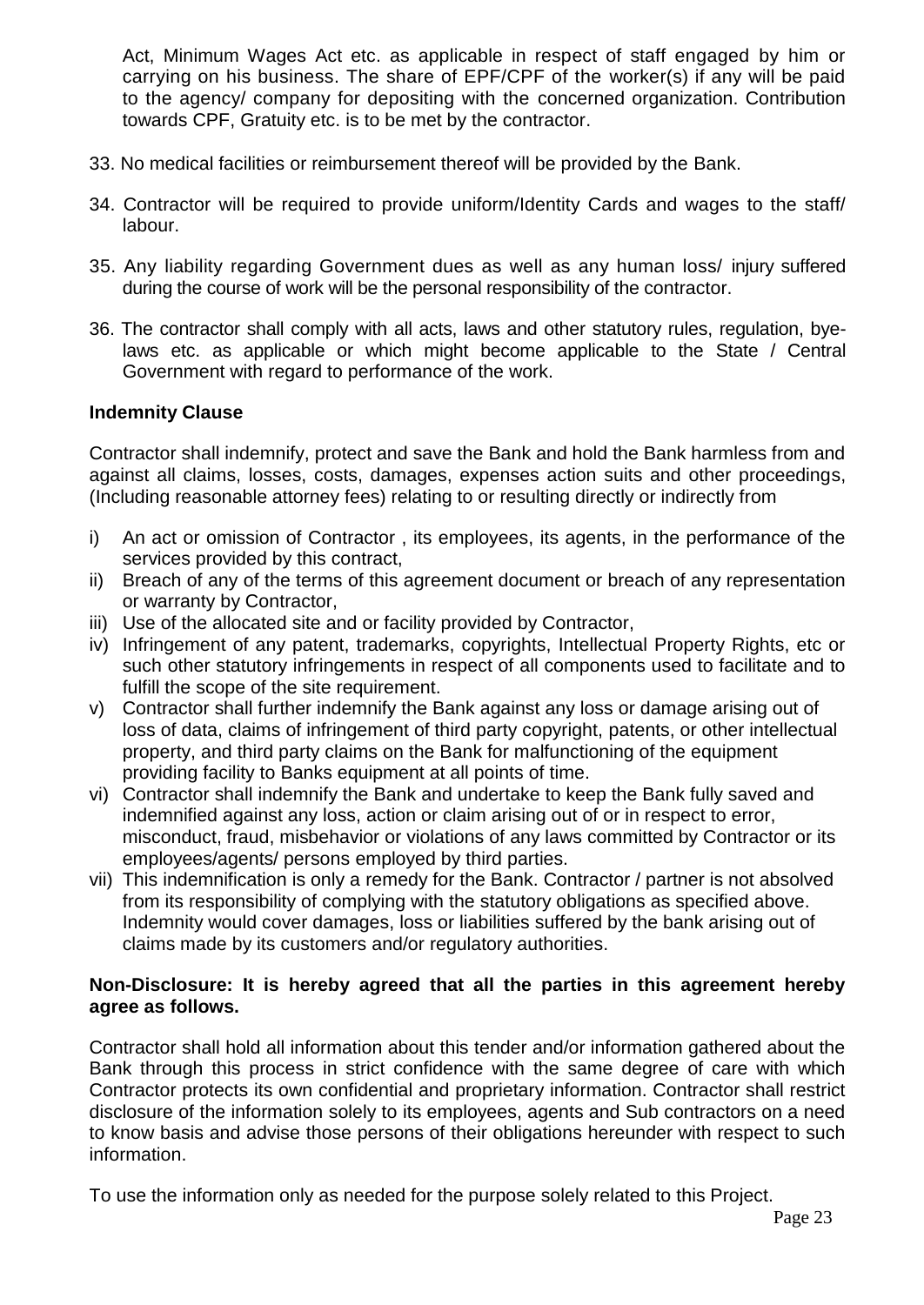Except for the purpose of execution of this Project, not disclosure or otherwise provide such information or knowingly allow anyone else to disclose or otherwise provide such information.

Contractor shall not disclose any information to parties not involved in supply of the products and services forming part of this order and disclosure of information to parties not involved in supply of the products and services forming part of this order will be treated as breach of trust and invite legal action. This will also mean termination of the contract and disqualification of the Contractor in any future tendering process of the Bank.

Any information considered sensitive must be protected by the Contractor from unauthorized disclosure or access.

# **SEVERABILITY:**

- i) If any of the provisions of this agreement may be constructed in more than on way, one of which would render the provision illegal or otherwise voidable or enforceable, such provision shall have the meaning that renders it valid and enforceable.
- ii) In the event any court or other government authority shall determine any provisions in this agreement is no amended so that it is enforceable to the fullest extent permissible under the laws and public policies of the jurisdiction in which enforcement is sought and affords the parties the same basic rights and obligations and has the same economic effect as prior to amendment.
- iii) In the event that any of the provisions of this agreement shall be found to be void, but would be valid if some part thereof was deleted or the scope period or area of application were reduced, then such reduction of scope, period or area of application as may be required to make such provisions valid and effective provided however, that on the revocation, removal or diminution of the law or provisions, as the case may be by virtue of which such provisions contained in this agreement were limited as provided hereinabove, the original provisions would stand renewed and be effective to their original extent, as if they had not been limited by the law or provisions revoked. Notwithstanding the limitation of this provision by any law for the time being in force, the parties undertake to, at all times observe and be bound by the spirit of this agreement.

### **Jurisdiction:**-

The contract will be governed by Indian Law& will be subject to jurisdiction of Jaipur court & Governing language shall be in English.

No suits, prosecution or any legal proceedings shall lie against the Bank or any employee of the bank for anything that is done in good faith or intended to be done in good faith or intended to be done in pursuance of this agreement.

| For and on behalf of the<br><b>Banks</b> | for and on behalf of the Tenderer |
|------------------------------------------|-----------------------------------|
| Name (Caps)                              | Name (Caps)                       |
| Position                                 | Position                          |
| Date                                     | Date                              |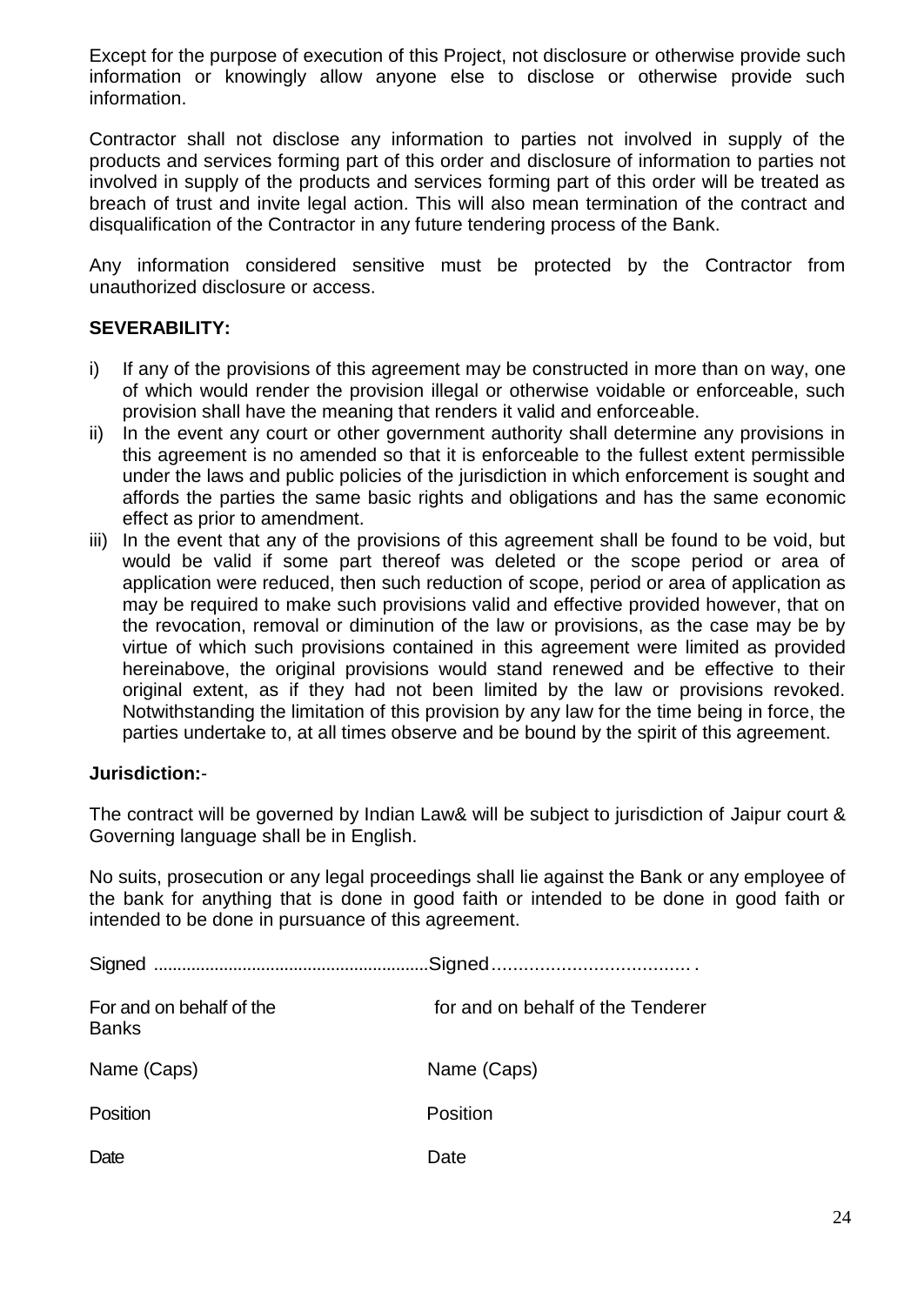1 .  $\blacksquare$  .  $\blacksquare$  .  $\blacksquare$  .  $\blacksquare$  .  $\blacksquare$  .  $\blacksquare$  .  $\blacksquare$  .  $\blacksquare$  .  $\blacksquare$  .  $\blacksquare$  .  $\blacksquare$  .  $\blacksquare$  .  $\blacksquare$  .  $\blacksquare$  .  $\blacksquare$  .  $\blacksquare$  .  $\blacksquare$  .  $\blacksquare$  .  $\blacksquare$  .  $\blacksquare$  .  $\blacksquare$  .  $\blacksquare$  .  $\blacksquare$  .  $\blacksquare$  . 2 . 2 .